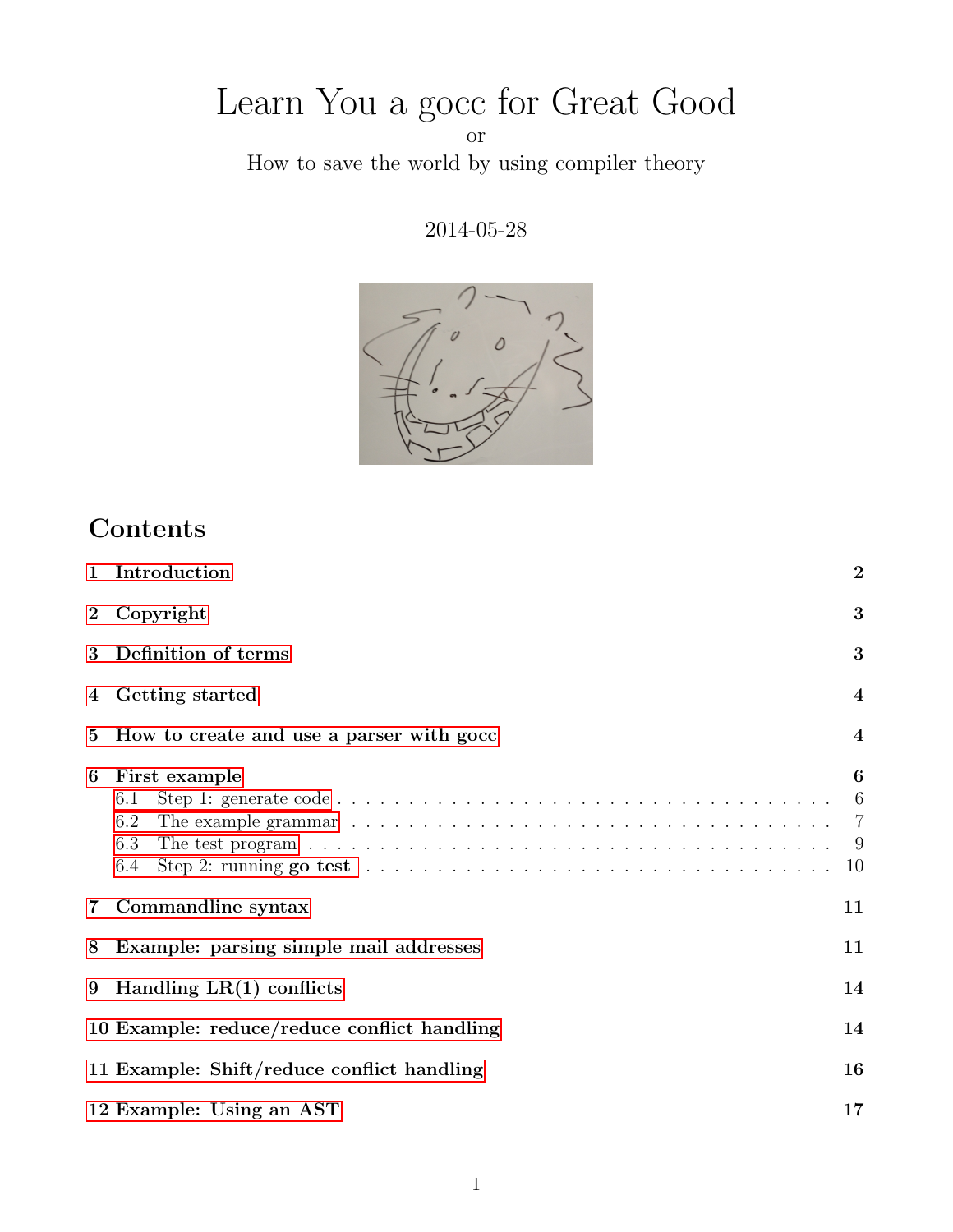| 13 Example: Parser error recovery | 18 |
|-----------------------------------|----|
| 14 Example: Using another lexer   | 20 |
| 15 gocc syntax                    | 24 |

# <span id="page-1-0"></span>1 Introduction

gocc is a compiler kit which generates lexers, parsers and stand-alone DFAs from an EBNF file.

gocc lexers are deterministic finite state automata (DFA), which recognise regular languages.

gocc parsers are pushdown automata (PDA), which recognise LR-1 languages. LR-1 is the set of languages, which can be parsed deterministically. Some context free grammars (CFG) are outside LR-1, because they produce ambiguous derivations. gocc recognises ambiguous grammars and can automatically resolve LR-1 conflicts (see section [9\)](#page-13-0).

gocc can also be used to generate stand-alone finite state automata for parsing simple regular languages. See for example: see the mail address example (section [8\)](#page-10-1).

gocc supports parser error recovery (see section [13\)](#page-17-0).

gocc supports action expressions, embedded in the input grammar, for the specification of semantic actions. For simple applications action expressions can be used to implement a syntax directed translation directly within the grammar. See the example in section [6.](#page-5-0) For more complex applications the action routines can be used to build an abstract syntax tree (AST), which is further processed by later stages of the application. See the example in section [12.](#page-16-0)

gocc has been successfully used to develop a query language compiler; a configuration / control language for a distributed system; parsers for protocol messages specified in ABNF [\[4\]](#page-28-0) and gographviz (<https://github.com/awalterschulze/gographviz>). In addition gocc1 was used to generate the parser for gocc2, and gocc2 to generate the lexer and parser for gocc3.

gocc was designed to be easy to use and experience has shown that its users require very little background knowledge of language and compiler theory to apply it to simple language applications, such as syntax directed translation. An appreciation of mathematical formalism is usually enough and this guide is intended to provide sufficient information for such users, provided they understand:

- The go language;
- How to use context free grammars;
- How to separate lexical, syntactic and semantic analysis.

More complex applications, such as compiled languages and advanced protocol message parsing require more background, especially:

- The relationship between languages, grammars and automata;
- The relationship between regular and context free grammars;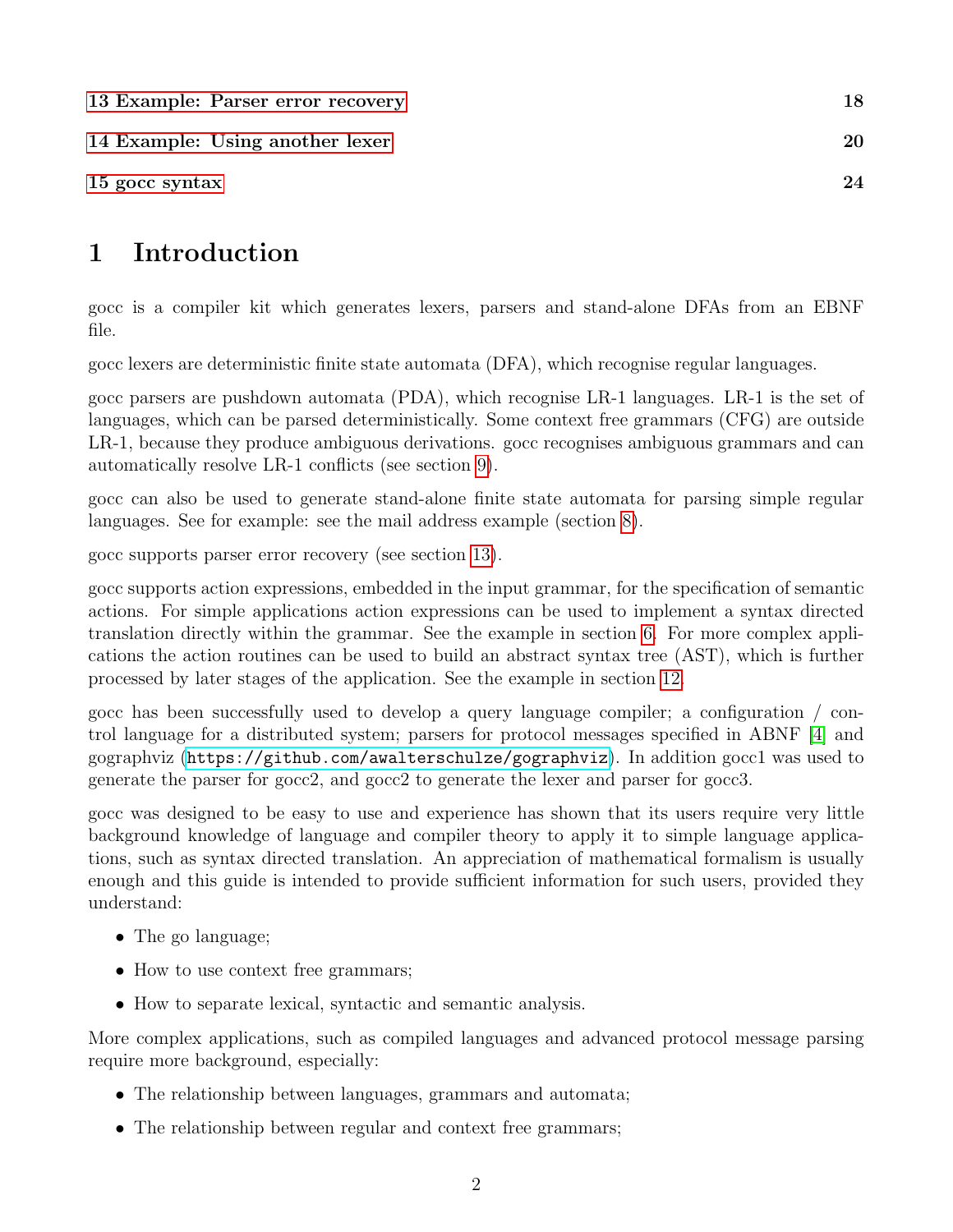- The equivalence of finite state automata with regular grammars; and of pushdown automata with context free grammars;
- The meaning and limits of top down/predictive parsing, bottom up parsing and deterministic parsing;
- The implications of language ambiguity as well as shift/reduce and reduce/reduce conflicts;
- The implications of grammars that generate languages outside the class of context free languages;
- Compiler design.

The author considers the Dragon Book [\[3\]](#page-28-1) still the best reference for these topics. The reader is also directed to [\[2\]](#page-28-2) for a modern treatment of compiler design, as well as [\[1\]](#page-28-3) for a comprehensive treatment of the parsing techniques used in gocc.

gocc was conceived out of need in the year after Google released the Go language. At the time there was no other parser generator available, which could generate parsers in the Go language. The author set out to create a parser generator for the set of all deterministically parseable languages, which implied the  $LR(1)$  technique. Although there are now alternatives to gocc available to  $Go$ programmers we offer gocc to the community in the hope that someone may find it useful and as a token of thanks to Google for the gift of Go .

# <span id="page-2-0"></span>2 Copyright

Copyright 2012 VAStech SA (PTY) LTD

Licensed under the Apache License, Version 2.0 (the "License"); you may not use this file except in compliance with the License. You may obtain a copy of the License at

http://www.apache.org/licenses/LICENSE-2.0

Unless required by applicable law or agreed to in writing, software distributed under the License is distributed on an "AS IS" BASIS, WITHOUT WARRANTIES OR CONDITIONS OF ANY KIND, either express or implied. See the License for the specific language governing permissions and limitations under the License.

## <span id="page-2-1"></span>3 Definition of terms

- AST Abstract syntax tree
- CFG Context Free Grammar
- DFA Deterministic Finite State Automaton. gocc lexers are DFAs.
- PDA Pushdown Automaton. gocc parsers are PDA's, and can recognise all deterministically parseable (LR-1) languages.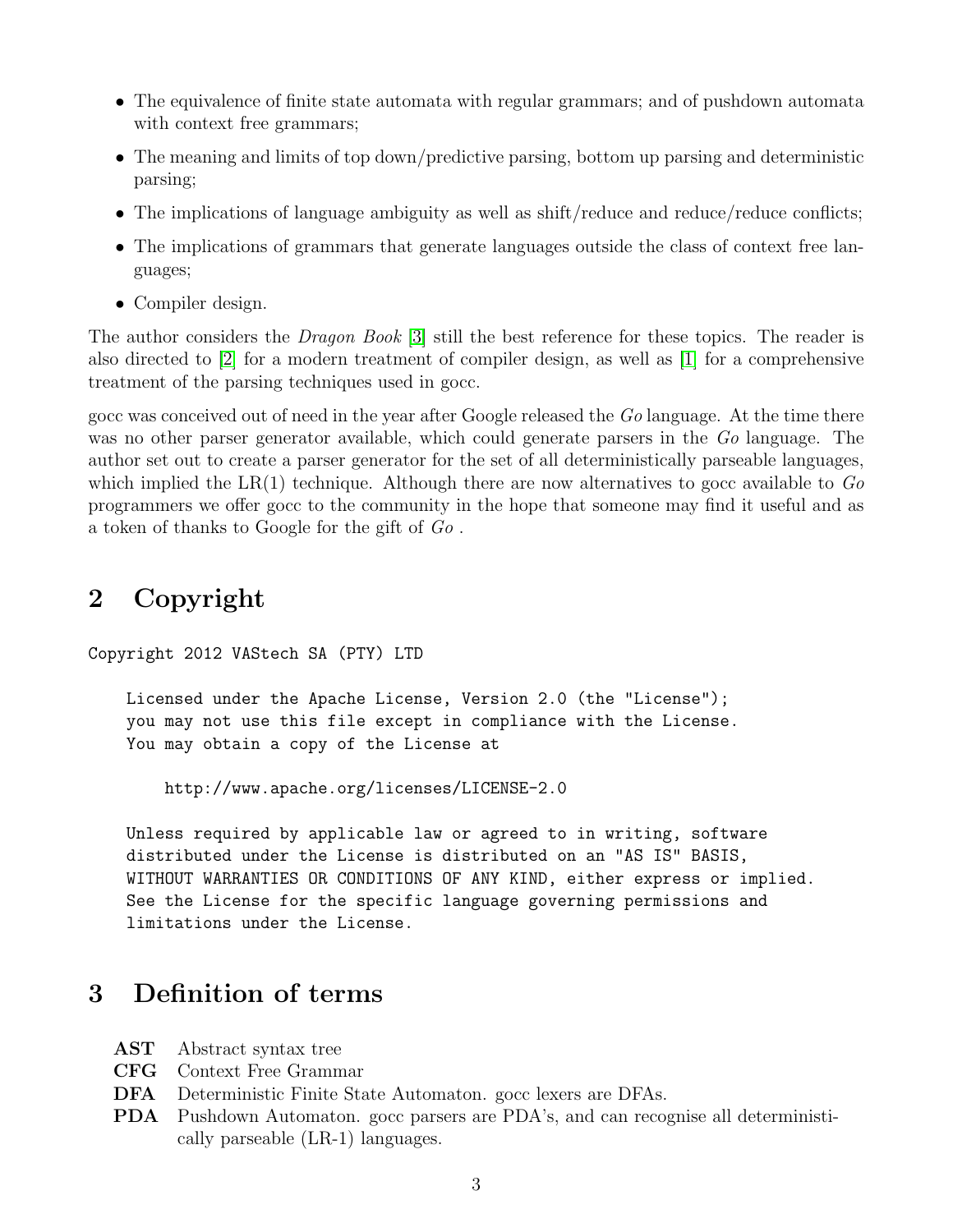# <span id="page-3-0"></span>4 Getting started

- 1. Download and install Go from <http://golang.org>.
- 2. Set your GOPATH environment variable. See <http://golang.org/doc/code.html>.
- 3. Install gocc :
	- (a) In your command line run: go get github.com/goccmack/gocc/ (go get will git clone gocc into GOPATH/src/github.com/goccmack/gocc and run go install)

or

(b) Alternatively clone the repository: [https://github.com/goccmack/gocc/archive/](https://github.com/goccmack/gocc/archive/master.zip) [master.zip](https://github.com/goccmack/gocc/archive/master.zip). Followed by: go install github.com/goccmack/gocc.

Test your installation by running make test from \$GOPATH/src/github.com/goccmack/gocc.

## <span id="page-3-1"></span>5 How to create and use a parser with gocc

Figure [1](#page-4-0) shows the high-level design of a user application, which uses a parser generated with gocc.

- The user creates a target grammar conforming to the gocc BNF standard (see section [15\)](#page-23-0).
- gocc reads the target grammar and generates the components shown in heavy outline in fig [1,](#page-4-0) i.e.: the lexer, parser, token and error packages.
- The user also creates a package called by the compiler to execute semantic actions for each recognised production of the target grammar. The methods of the semantic package provided by the user correspond to the method calls specified in the action expressions of the target grammar.
- The user application initialises a lexer object with the input text. Then it calls the Parse(...) method of the parser.
- Once created, the lexer and parser objects may be used repeatedly for successive inputs. For each input the lexer must be initialised with the next input text and the parser's  $\text{Parse}(\ldots)$ method called with a reference to the lexer.
- The parser reads a stream of tokens (lexical elements) from the lexer (lexer) by repeatedly calling the lexer interface method, lexer.Scan() .

```
type Scanner interface {
    Scan() (tok *token.Token)
}
```
Each call to lexer.Scan returns a pointer to token.Token.

• The lexer reads a stream of input characters and recognizes the tokens specified in the target grammar. After reaching the end of input it returns the end of input token to every call to lexer.Scan() .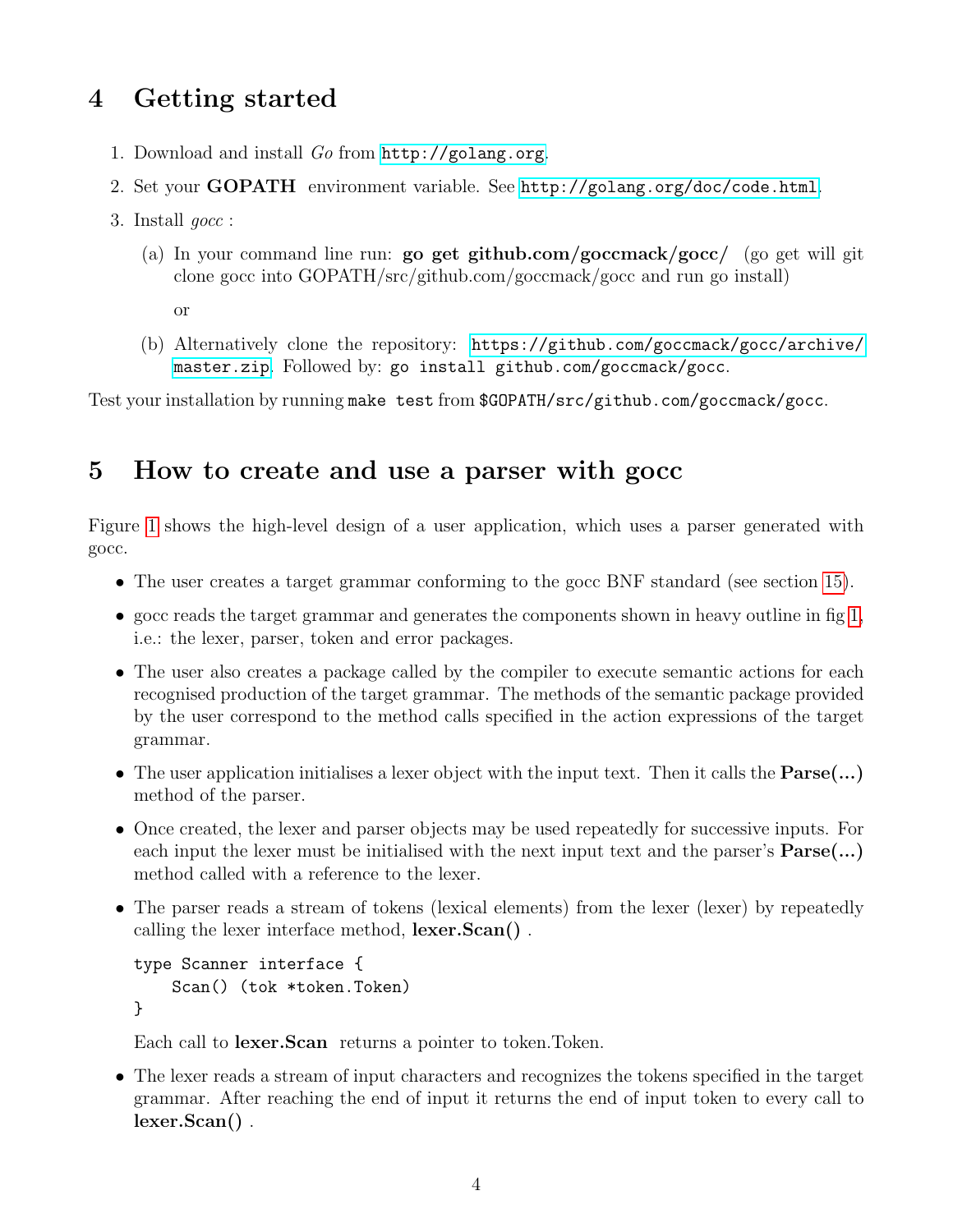

<span id="page-4-0"></span>Figure 1: High-level design

- Whenever the parser recognises the complete body of a production of the target grammar, it calls the function specified in the action expression associated with that production alternative. The parsed symbols of the recognised production are passed as parameters to the action expression (see section [15\)](#page-23-0). The result of the action expression is placed on the parser's stack as an attribute of the recognised language symbol.
- When the parser recognises the complete start production of the grammar it calls its associated action expression. The result of the action expression is returned to the user application as type interface{} together with a nil error value.
- If the parser encounters an error in the input it may perform automatic error recovery (see section [13\)](#page-17-0). If the error is recoverable the parser places all the parsed language symbols associated with the error (completed productions as well as tokens) in a symbol of type \*errors.Error and places this symbol on the parser stack. The parser then discards input tokens until it encounters an input token which may validly follow the recovered production and parsing continues normally. When error recovery is specified the user application must handle the error symbols which it may receive as attributes in calls to action expressions, or which may be returned as a top-level result of the parse to the calling application.
- If the parser encounters an irrecoverable error it returns a non-nil error value together with an indeterminate parse result.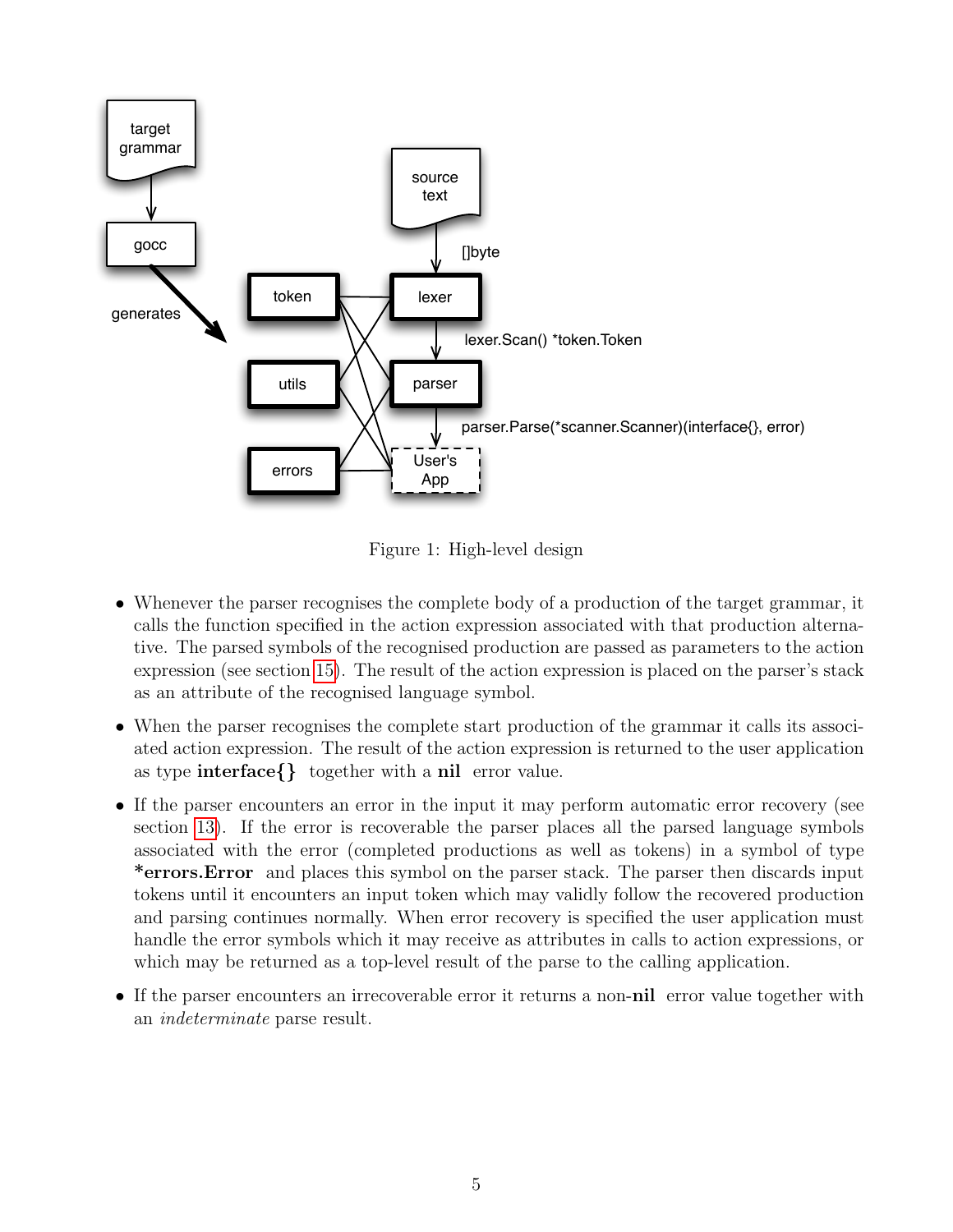# <span id="page-5-0"></span>6 First example

This example shows how action expressions in the BNF can be used to implement a syntax directed translation scheme without the need for further user provided packages, such as AST.

The source code of the following example can be found at

#### \$GOPATH/src/github.com/goccmack/gocc/example/calc

The grammar implements the simple desktop calculator described in [\[3\]](#page-28-1). The generated code is both a parser and an interpreter for the calculator.

The following files are provided by the user:

```
> 1s -Rcalc.bnf calc_test.go
```
calc.bnf contains the grammar for this example.

calc test.go will be used to execute the generated code. It represents the user application.

#### <span id="page-5-1"></span>6.1 Step 1: generate code

To generate code we run gocc from the directory containing calc.bnf with the following command:

```
> gocc calc.bnf
```
After running gocc we see that the directory structure now contains the following files:

```
> 1s -R
LR1_sets.txt calc_test.go first.txt lexer_sets.txt token
calc.bnf errors lexer parser util
./errors:
errors.go
./lexer:
acttab.go lexer.go transitiontable.go
./parser:
action.go actiontable.go gototable.go parser.go productionstable.go
./token:
token.go
./util:
litconv.go rune.go
The generated files are:
```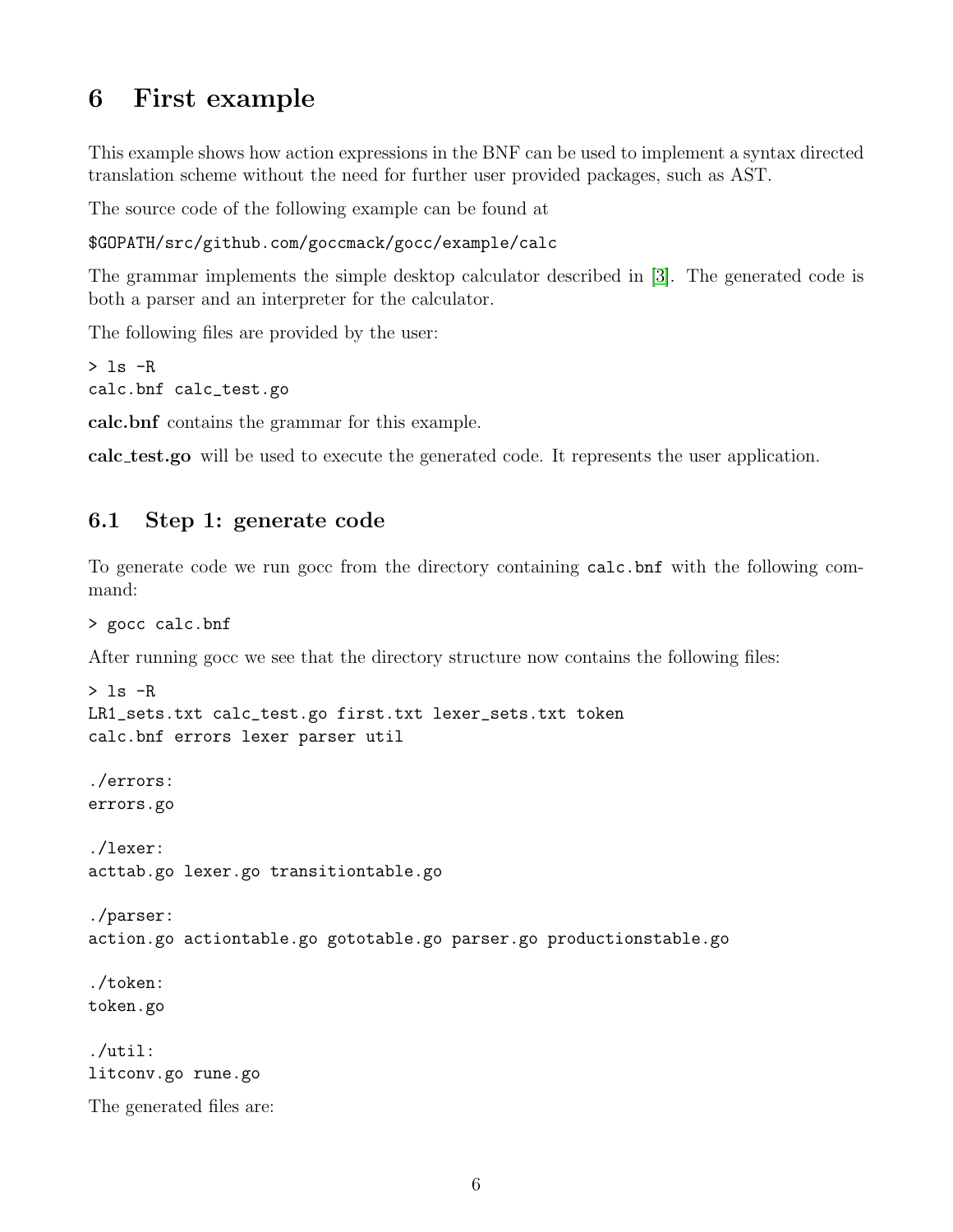- LR1 sets.txt and first.txt Files containing information about the parser table generation process. They are useful for debugging the parser.
- lexer sets.txt File containing information about the lexer generation process. It us useful for debugging the lexer.
- errors/errors.go Declares type Error, which is used during automatic recovery from errors in the input. See section [13](#page-17-0) for more details.

lexer/ Contains the files generated for the lexer.

parser/ Contains the files generated for the parser. The interpreter code is embedded within parser/productionstable.go.

token/token.go Contains the declaration of the tokens of the grammar.

util/litconv.go Contains functions to convert a token literal to a value, e.g.: int64 or rune.

util/rune.go Contains func() RuneToString, which is used by debug code in the lexer.

#### <span id="page-6-0"></span>6.2 The example grammar

calc.bnf displays the main features of a gocc BNF file:

```
/* Lexical part */
_digit : '0'-'9' ;
int64 : '1'-'9' {_digit} ;
!whitespace : ' ' | '\t' | '\n' | '\r' ;
/* Syntax part */
<<import(
    "github.com/goccmack/gocc/example/calc/token"
    "github.com/goccmack/gocc/example/calc/util"
)
>>
Calc : Expr;
Expr
    : Expr "+" Term << $0.(int64) + $2.(int64), nil >>
    | Term
    ;
Term
   : Term "*" Factor << $0.(int64) * $2.(int64), nil >>
```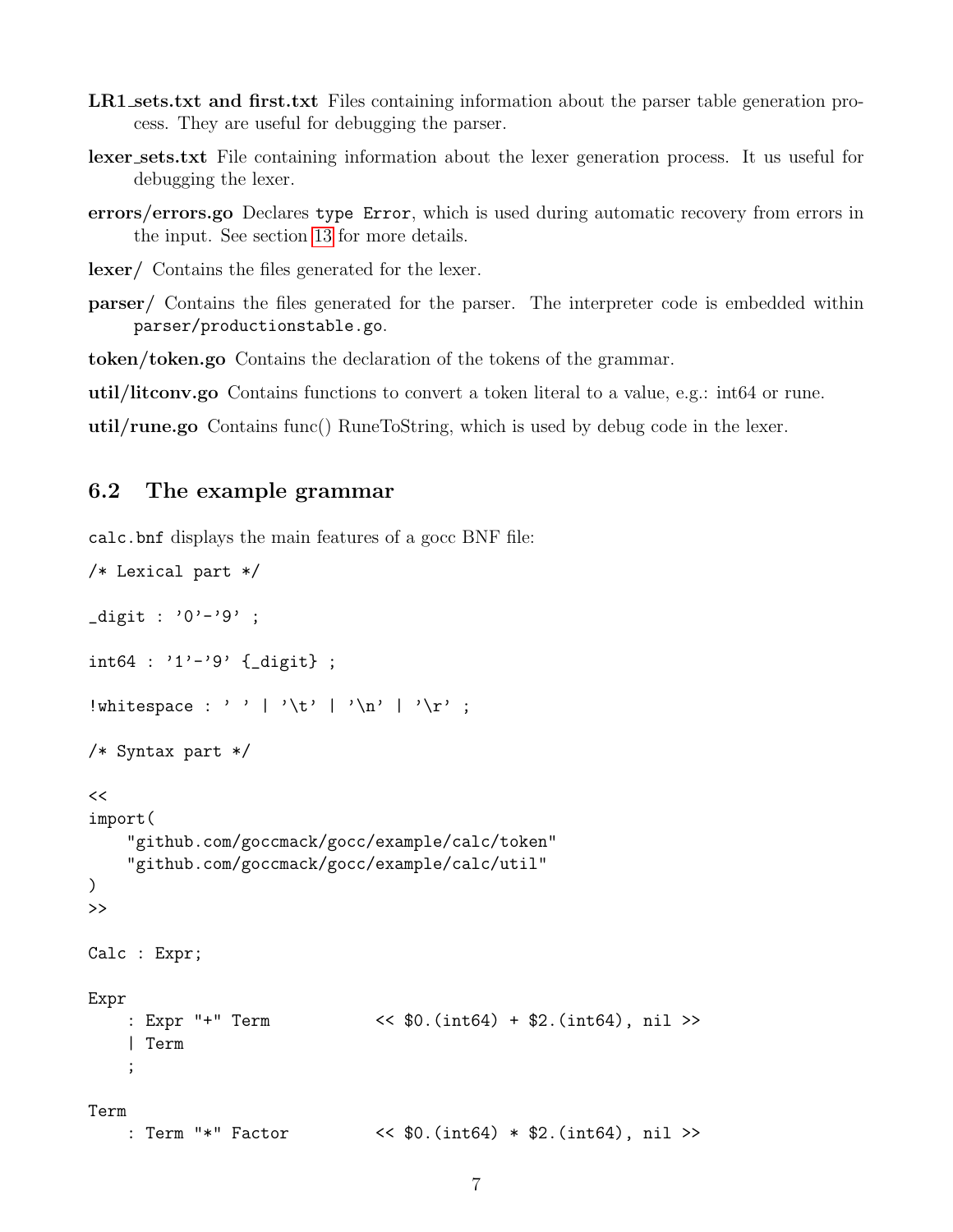```
| Factor
;
```
Factor

```
: "(" Expr ")" << $1, nil >>
| int64 << util.IntValue($0.(*token.Token).Lit) >>
;
```
The BNF has two parts: a lexical and a syntax part. Both parts are optional – gocc can be used to generate only a lexer or only a parser – but every BNF must have at least a lexical part or a syntax part. This example has both and gocc will generate a lexer, a parser and all the support they require to function.

It declares the imported package github.com/goccmack/gocc/example/calc/token (generated by gocc), which will be used in the action expressions of some productions of the grammar.

The lexical part consists of:

1. A token definition, int64, which is used in the syntax part. Token identifiers always start with a lower case letter in the range: ' $a'$ -'z'. The token int64 must start with a digit in the range, '1'-'9', followed by zero or more digits in the range, '0'-'9'. It uses the regular definition,  $\text{digit},$  to declare the range, '0'-'9'. The curly braces around  $\text{digit}$ indicate that it may be repeated zero or more times.

A lexical pattern may also be enclosed in square brackets, e.g.:  $[\cdot 0 \cdot - \cdot 9 \cdot]$ , to indicate zero or one instances of it (in this case a decimal digit) may be present. See section [15](#page-23-0) for details.

- 2. !whitespace declares an ignored token. The '!' before whitespace indicates that the token is to be ignored. The generated lexer suppresses ignored tokens so that the parser never sees them. They can be uses for white space and comments.
- 3. A regular definition,  $\Delta$  digit. Regular definition identifiers always start with ' $\Delta$ '. Regular definitions act like macros definitions in the BNF and allow tokens to be constructed from pre-defined components. Regular definitions and token definitions may not be mutually or self-recursive. That would lead to a context free grammar, which cannot be recognised by a finite state automaton.

gocc supports c-style line and block comments. The calc BNF contains two block comments.

The syntax part consists of:

- 1. An optional file header section, which is textually included in the generated parser file, parser/productionstable.go. The file header allows the user to specify imports, declarations and functions, which are required by the action routines in the syntax part. In the calc example the file header contains two import declarations.
- 2. The syntax start symbol, Calc, is the highest level syntax production of the BNF. The parser will try to match the input source with a valid derivation of the start symbol. All syntax production identifiers start with an upper case letter in the range,  $'A'-'Z'.$
- 3. Each alternative of a production may optionally have an action expression. E.g.: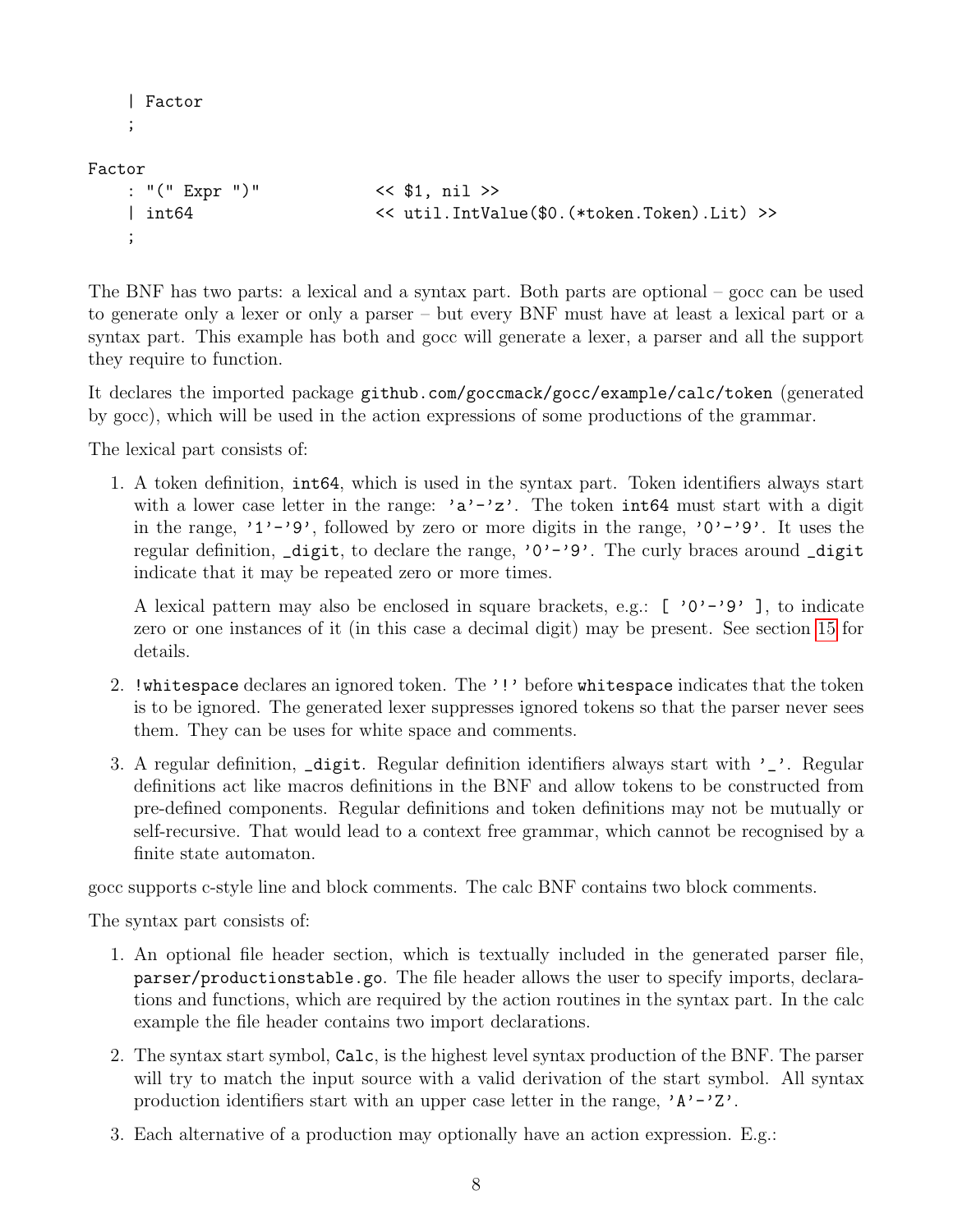Factor : int64  $\left\langle \text{util}. \text{IntValue}(\text{$0.}(*\text{token}. \text{Token}). \text{Lit}) \right\rangle$ 

has an action expression, << util.IntValue(\$0.(\*token.Token).Lit) >>, which contains a call to the function, IntValue, in the generated file util/litconv.go. Attribute \$0, associated with the symbol int64 in the body of the production, is type asserted to \*token. Token, of which the field Lit is passed as parameter to the function. Action expressions must always return a value of type, (interface{}, error). If the returned error parameter is nil, the interface{} parameter is placed on the parser stack as the attribute of the recognised production.

4. Each recognised term in a production has an associated attribute. For example: the production alternative:

Term : Term "\*" Factor << \$0.(int64) \* \$2.(int64), nil >>

has three symbols in its body. Each has an associated attribute on the stack: Term, type int64; "\*", type \*token.Token; and Factor, type int64. They may be referred to in the action expression as \$0, \$1 and \$2, respectively.

The action expression in this example means the following: return the product of \$0 and \$2. both cast to type int64, together with nil.

When the parser has recognised the whole body of a production alternative, it calls the associated action expression with the attributes of the recognised language symbols of that body. If the action expression returns a non-nil error the parser stops and returns the error to the calling user application. If the action expression returns a nil error the parser replaces the recognised language symbols of the production on its stack with the attribute returned by the action expression.

If a recognised production alternative does not have a specific action expression, e.g.:

Calc : Expr;

the parser always pushes \$0 on the stack as the attribute of the production.

The first alternative of Expr returns the sum of the attributes of Expr and Term after casting them to int64. The second alternative returns the attribute of Term.

The first alternative of Term returns the product of Term and Factor after casting them to  $int64$ . The second term returns the attribute of Factor.

The first alternative of Factor simply returns the attribute of the parenthesised Expr. The second alternative returns the value of a numeric token.

In the second alternative of Factor we use a method on the input token, which returns (int64, error). Therefore the types of all numbers are int64.

#### <span id="page-8-0"></span>6.3 The test program

The root folder of the **Calc** example contains **calc\_test.go**, which has the following test program. In addition to testing the code it shows how to initialise and use the generated lexer and parser/interpreter.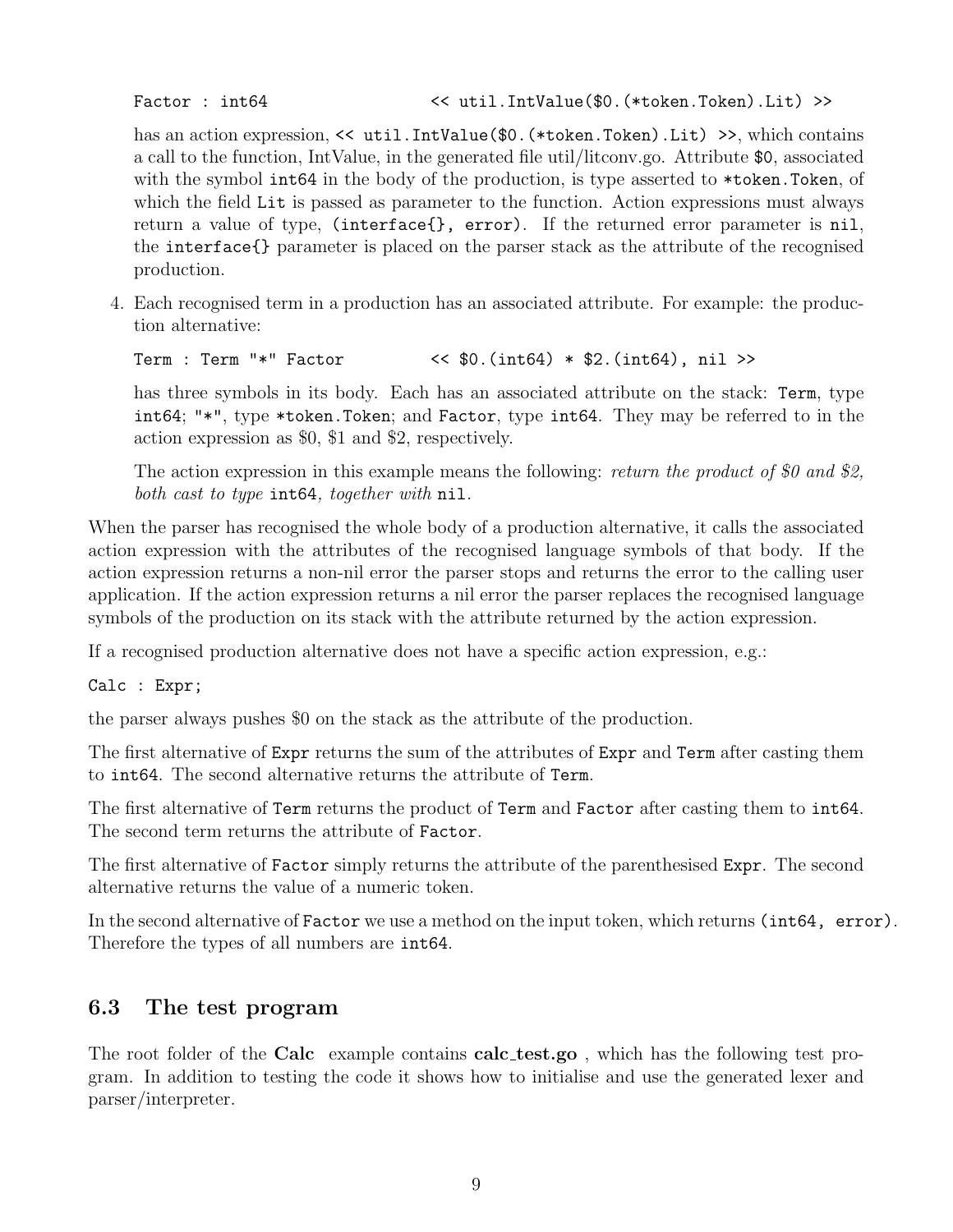```
package calc
import (
    "github.com/goccmack/gocc/example/calc/lexer"
    "github.com/goccmack/gocc/example/calc/parser"
    "fmt"
    "testing"
)
type TI struct {
    src string
    expect int64
}
var testData = []*TI{
    {\{ "1 + 1", 2 \}},{"1 * 1", 1},
    {\{ "1 + 2 * 3", 7 }},}
func Test1(t *testing.T) {
    p := parser.NewParser()
    pass := true
    for _, ts := range testData {
        s := lexer.NewLexer([]byte(ts.src))
        sum, err := p.Parse(s)if err != nil {
            pass = false
            t.Log(err.Error())
        }
        if sum != ts.expect {
            pass = false
            t.Log(fmt.Sprintf("Error: %s = %d. Got %d\n", ts.src, sum, ts.expect))
        }
    }
    if !pass {
        t.Fail()
    }
}
```
#### <span id="page-9-0"></span>6.4 Step 2: running go test

From the root folder of the Calc example, execute the following command:

> go test -v .

which generates the following output: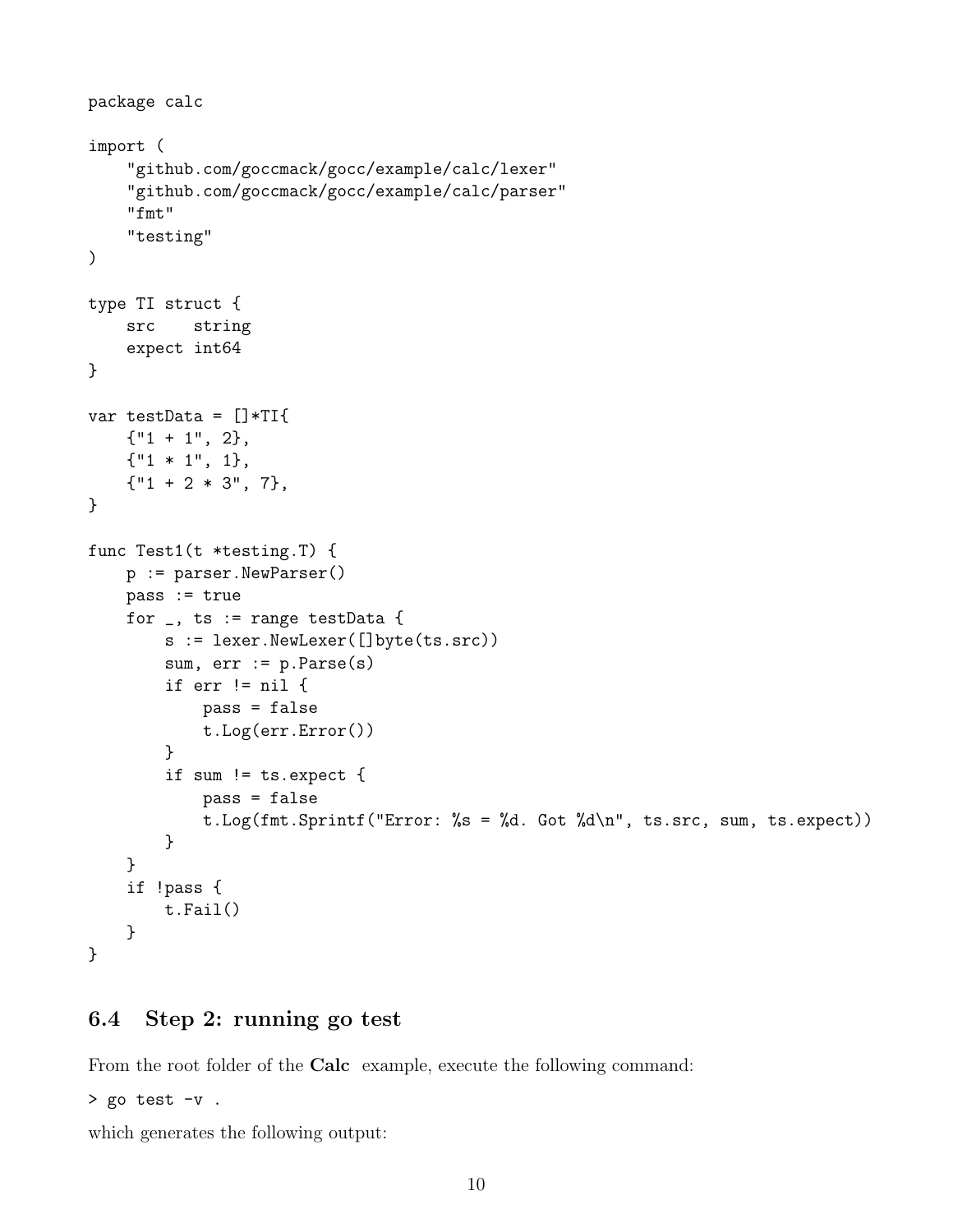```
> go test -v
warning: building out-of-date packages:
    github.com/goccmack/gocc/example/calc/token
    github.com/goccmack/gocc/example/calc/lexer
    github.com/goccmack/gocc/example/calc/errors
    github.com/goccmack/gocc/example/calc/parser
installing these packages with 'go test -i' will speed future tests.
=== RUN Test1
--- PASS: Test1 (0.00 seconds)
PASS
ok github.com/goccmack/gocc/example/calc 0.017s
```
Congratulations! You have executed your first gocc-generated code.

### <span id="page-10-0"></span>7 Commandline syntax

```
usage: gocc flags bnf_file
  bnf_file: contains the BNF grammar
Flags:
  -a=false: automatically resolve LR(1) conflicts
  -debug_lexer=false: enable debug logging in lexer
  -debug_parser=false: enable debug logging in parser
  -h=false: help
  -no_lexer=false: do not generate a lexer
  -o="/Users/marius/goprj/src/github.com/goccmack/gocc": output dir.
  -p="github.com/goccmack/gocc": package
  -u=false: allow unreachable productions
  -v=false: verbose
```
## <span id="page-10-1"></span>8 Example: parsing simple mail addresses

This example shows how gocc can be used to generate a stand-alone FSA to parse a regular language. The goal is to parse simple mail address specifications like: mailbox@gmail.com or "mail box"@gmail.com. The source code of the sample can be found at

\$GOPATH/src/github.com/goccmack/gocc/example/mail

```
mail.bnf contains:
!whitespace : '\t' | '\n' | '\r' | ' ';
atext : 'A'-'Z' | 'a'-'z' | '0'-'9'
                            | \cdot | : | : \mathbb{R}^3 \times \mathbb{R}^3 \times \mathbb{R}^3 \times \mathbb{R}^3 \times \mathbb{R}^3 \times \mathbb{R}^3 \times \mathbb{R}^3 \times \mathbb{R}^3 \times \mathbb{R}^3 \times \mathbb{R}^3 \times \mathbb{R}^3 \times \mathbb{R}^3 \times \mathbb{R}^3 \times \mathbb{R}^3 \times \mathbb{R}^3 \times \mathbb{R}^3 \times \mathbb{R}^3 \times \mathbb{R}^3 \times \mathbb{R}^3 \times \mathbb{R}^3 \times \mathbb{R}^3 \times \mathbb
```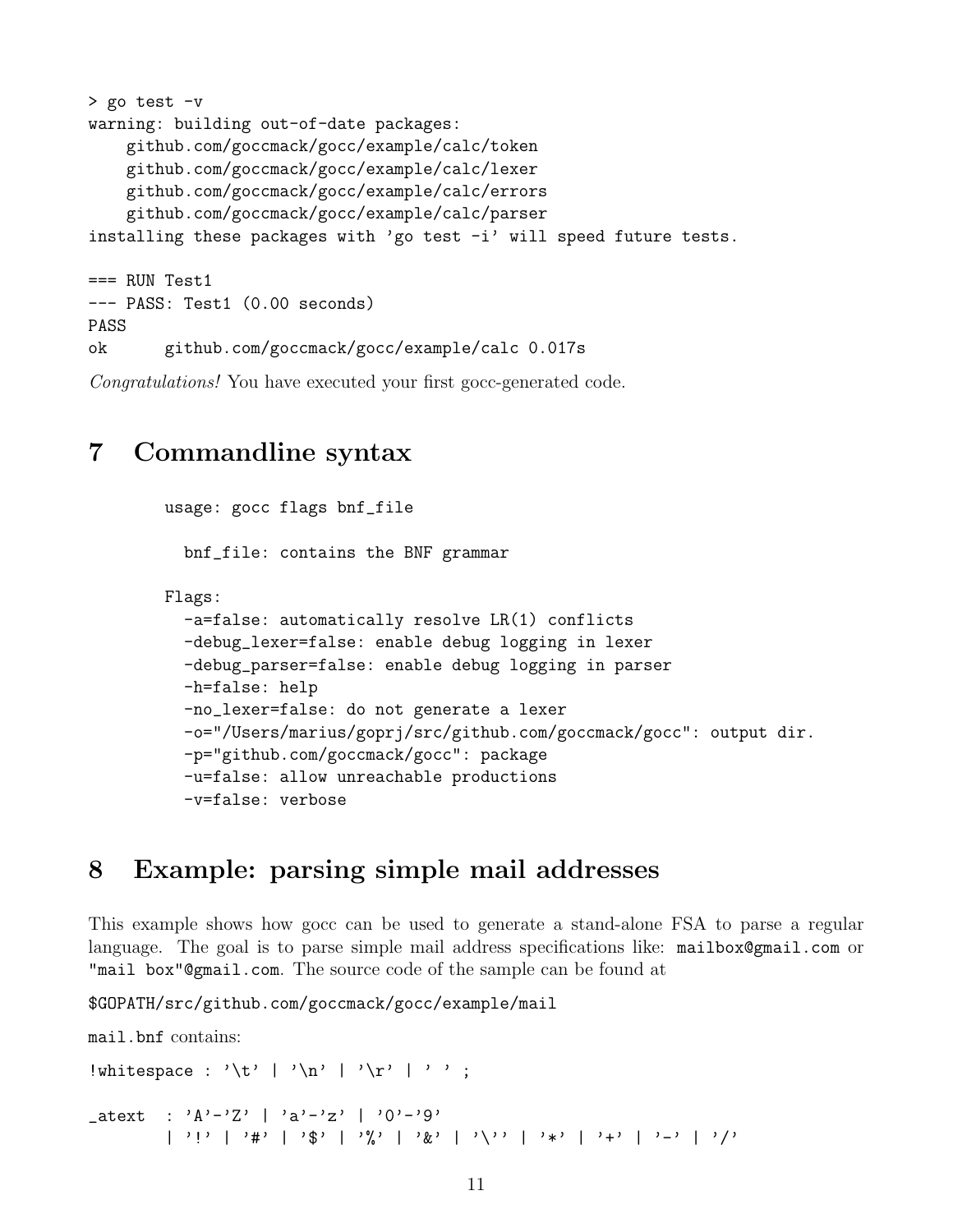```
| \ \ \rangle =' | \ \ \rangle' | \ \ \rangle' | '| \ \ \rangle' | '| \ \ \rangle' | '| \ \ \rangle' | '| \ \ \rangle' | '| \ \ \rangle' | '| \ \ \rangle' | '\ \ \rangle' | '\ \ \rangle' | '\ \ \rangle' | '\ \ \gamma| '\u0100'-'\U0010FFFF'
;
_atom : _atext {_atext} ;
\text{\_dot} \text{\_dot} : \text{\_atm} \{'.'.\text{ } \text{\_atm} ;
\text{-}quotedpair : '\\' . ;
_quotedstring : '"' ( quotedpair | .) \{ quotedpair | .} '"';
addrspec : (_dotatom | _quotedstring) '@' _dotatom ;
The production
zquotedpair : \setminus\setminus .;
uses '.' to specify that any UTF-8 rune will be accepted after a '\' character in the input.
We generate code for the example by
gocc mail.bnf
which produces the following generated code:
> 1s -Rlexer lexer_sets.txt mail.bnf parser_test.go token util
./lexer:
acttab.go lexer.go transitiontable.go
./token:
token.go
./util:
rune.go
```
Note that no parser had been generated, because the BNF does not include a syntax part. gocc generates only a DFA/lexer for the lexical part, which is present in the BNF. This application uses only a DFA to parse its input.

parser\_test.go shows how the generated DFA could be repeatedly invoked to parse a stream of email addresses:

```
package mail
import (
    "github.com/goccmack/gocc/example/mail/lexer"
    "github.com/goccmack/gocc/example/mail/token"
    "testing"
)
```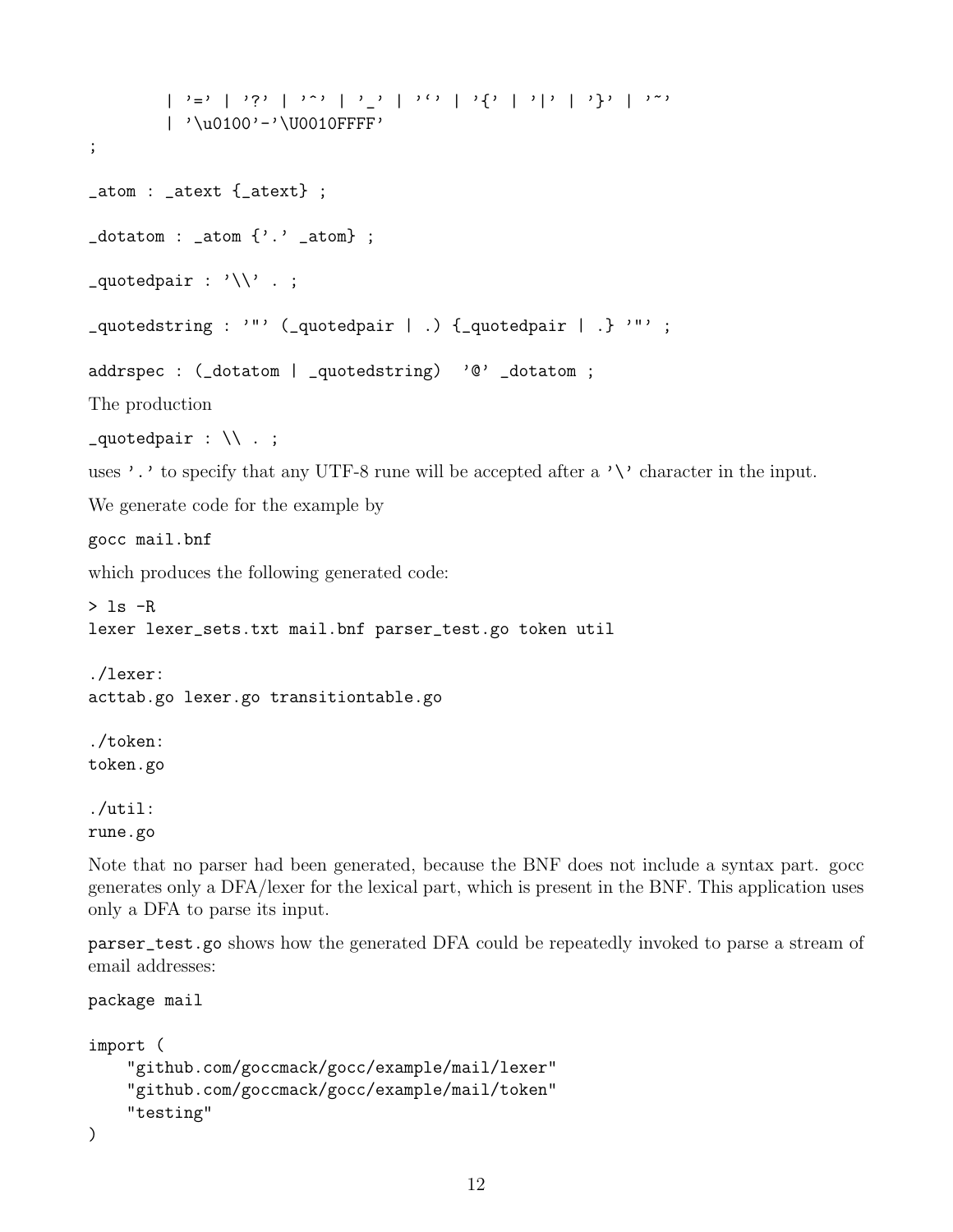```
var testData1 = map[string]bool{
   "mymail@google.com": true,
   "@google.com": false,
   '"quoted string"@mymail.com': true,
   '"unclosed quote@mymail.com': false,
}
```
Function Test1 proves that the DFA correctly recognises addresses according to the specification.

```
func Test1(t *testing.T) {
    for input, ok := range testData1 {
        l := lexer.NewLexer([]byte(input))
        tok := 1.Scan()switch {
        case tok.Type == token.INVALID:
            if ok {
                t.Errorf("%s", input)
            }
        case tok.Type == token.TokMap.Type("addrspec"):
            if !ok {
                t.Errorf("%s", input)
            }
        default:
            t.Fatalf("This must not happen")
        }
    }
}
```
Function Test2 shows how to invoke the lexer repeatedly to parse a stream of addresses.

```
var checkData2 = []string{
    "addr1@gmail.com",
    "addr2@gmail.com",
    "addr3@gmail.com",
}
var testData2 = '
    addr1@gmail.com
    addr2@gmail.com
    addr3@gmail.com
\epsilonfunc Test2(t *testing.T) {
    l := lexer.NewLexer([]byte(testData2))
    num := 0
    for tok := 1.Scan(); tok.Type == token.TokMap.Type("addrspec"); tok = 1.Scan() {
```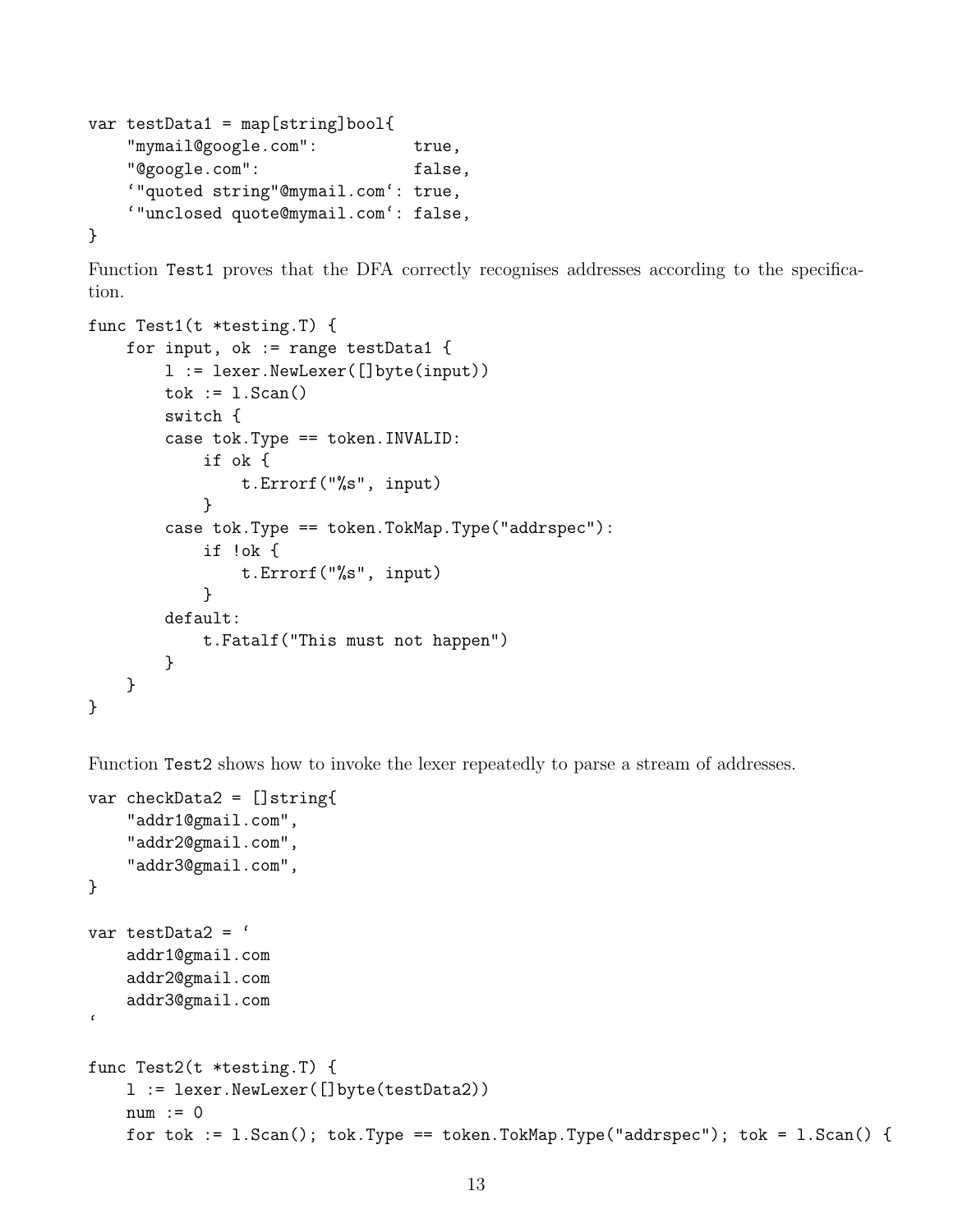```
if string(tok.Lit) != checkData2[num] {
            t.Errorf("%s != %s", string(tok.Lit), checkData2[num])
        }
        num++
    }
    if num != len(checkData2) {
        t.Fatalf("%d addresses parsed", num)
    }
}
```
# <span id="page-13-0"></span>9 Handling LR(1) conflicts

If a target grammar is outside the class of  $LR(1)$  grammars it cannot be parsed deterministically with one symbol lookahead. This condition manifests as  $LR(1)$  conflicts, of which there are two types:

**Shift/Reduce conflict:** The parser has recognised a valid production body on the stack, and can reduce it to the corresponding production.

However, the same symbols are also a valid prefix of the body of another, longer production. The parser could continue to shift the input symbols and attempt to recognise the longer production.

gocc uses the maximal-munch rule (see [\[2\]](#page-28-2)) to resolve this conflict by always choosing shift over reduce. The longest valid production will therefore always be recognised.

Reduce/Reduce conflict: The parser has recognised a valid sequence of symbols, which can be reduced to more than one production.

gocc will always reduce the production that was declared first in the grammar.

## <span id="page-13-1"></span>10 Example: reduce/reduce conflict handling

The source code of the following example can be found at

```
$GOPATH/src/github.com/goccmack/gocc/example/rr
```

```
RR : A | B;
```

```
B : a ;
```

```
A: a | A a;
```
When we run gocc on \$GOPATH/src/github.com/goccmack/gocc/example/rr/rr.bnf we discover a reduce/reduce conflict: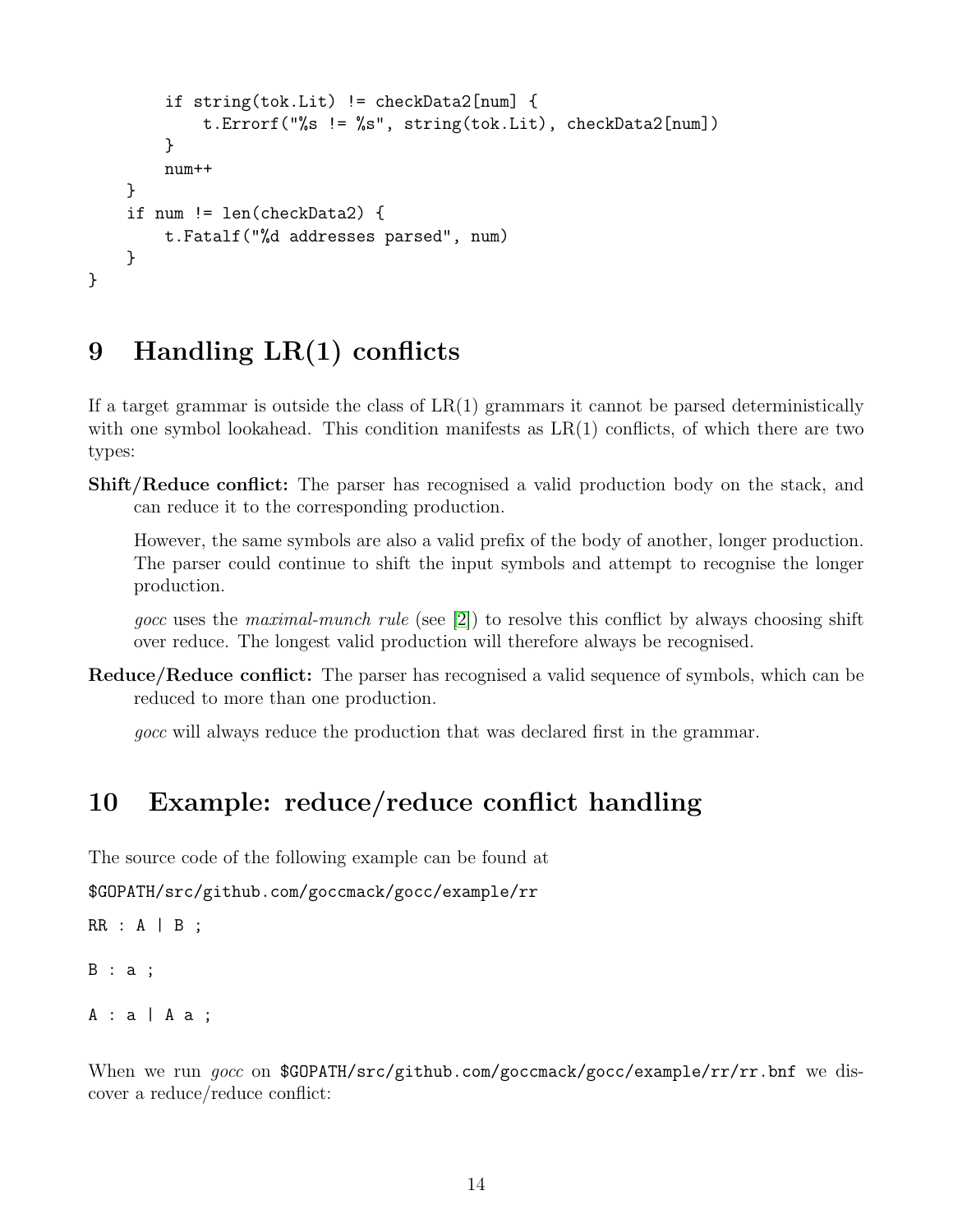| $>$ gocc $-v$ rr.bnf             |                                                 |
|----------------------------------|-------------------------------------------------|
| $-a$                             | $=$ false                                       |
| -debug_lexer                     | = false                                         |
| $-debug_{\text{parser}} = false$ |                                                 |
| $-h$                             | = false                                         |
| -no_lexer                        | $= false$                                       |
| $-\circ$                         | = /home/src/github.com/goccmack/gocc/example/rr |
| $-p$                             | = github.com/goccmack/gocc/example/rr           |
| $-u$                             | = false                                         |
| $-v$                             | $=$ true                                        |
| Error: 1 LR-1 conflicts          |                                                 |

gocc does not generate code because the default for automatic  $LR(1)$  conflict resolution is off.

When run with  $-v$ , gocc generates a number of informational files, we can inspect the file LR1\_conflicts.txt

```
1 LR-1 conflicts:
    S4
         symbol: $
             Reduce(4:A : a \leq \text{``A0''}, nil \geq)Reduce(3:B : a << "B ", nil >>)
```
From the output we see that gocc could reduce either of production B or A in state 4.and at this point we turn to

We can use LR1\_sets.txt to analyse the conflict. LR1\_sets.txt contains the  $LR(1)$  sets, which will be translated into the states of the parser. Each state contains a set of  $LR(1)$  items, which specifies what the parser expects in that state.

An LR(1) item is a production alternative with the position of the parser marked by a  $\bullet$ , and the next symbol expected after this production body, in double angle brackets. Alternatives of a production are in separate items. For example:

 $A: a \bullet \ll \$ \gg$ 

indicates that the compiler has recognised the production alternative, A : a and next expects to see the end of input character, \$.

Getting back to our  $R/R$  conflict,  $S4$  in LR1\_sets.txt represents state 4 and contains the following items:

```
S4{
        A: a \bullet \ll \$ \ggB : a \bullet \ll \$ \>>A : a \bullet \, \lt \, \lt a \gt \gt}
```
We see that the bodies of all items in S4 are the same and that the parser has completely recognised them. Two items reduce to production A and one to production B. This is the reduce/reduce conflict: A vs B.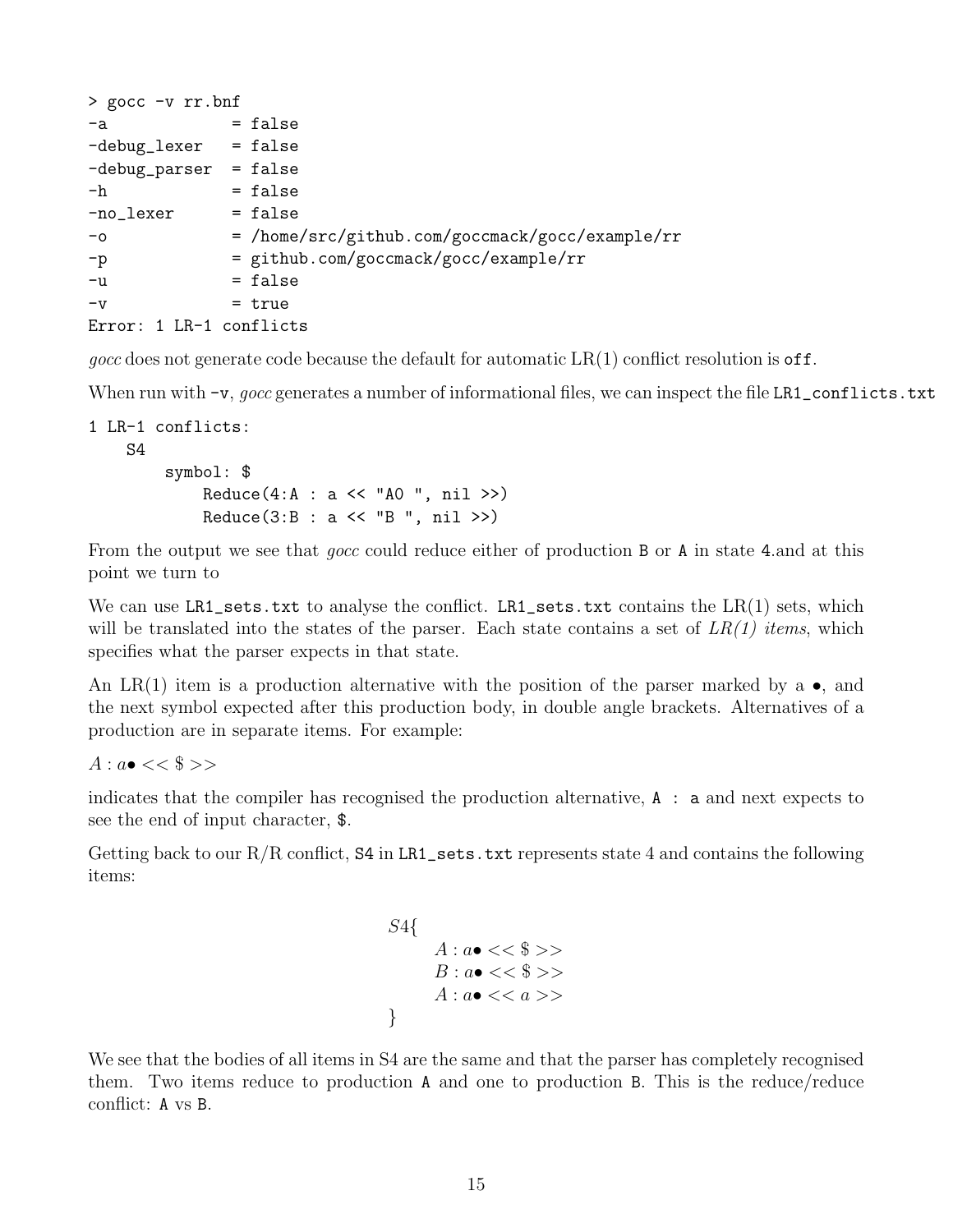When gocc is run with the  $-\mathbf{a}$  option it will automatically resolve this conflict by reducing production B, because it is declared in rr.bnf before A:

```
> gocc -a rr.bnf
```
No errors are reported.

# <span id="page-15-0"></span>11 Example: Shift/reduce conflict handling

The source code of the following example can be found at

```
$GOPATH/src/github.com/goccmack/gocc/example/sr
```
It is the classic example of the dangling else in the C language:

Stmt :

```
if expr then Stmt
    | if expr then Stmt else Stmt
;
```
When we run gocc on \$GOPATH/src/github.com/goccmack/gocc/example/sr/sr.bnf we discover a shift/reduce conflict:

```
> gocc -v sr.bnf
[...]
Error: 1 LR-1 conflicts
Inspecting LR1_conflicts.txt we see:
1 LR-1 conflicts:
    S13
        symbol: else
            Shift(14)
            Reduce(1:Stmt : "if" id "then" Stmt << ast.NewIf(X[1], X[3]), nil >>)
```
The problem is in the last two items of state 13, where the next symbol is else and the parser can both shift and reduce:

```
S13{
         Stmt: if expr then Stmt \leq \Stmt : if expr then Stmt • else Stmt << $ >>
         Stmt : if expr then Stmt\bullet \, \lt \, \lt else \gtStmt: if \text{ expr then } Stmt \text{ } \bullet \text{ } else \text{ } Stmt \text{ } << \text{ } else \text{ } >>}
```
When automatic  $LR(1)$  conflict resolution is selected by the  $-a$  option, gocc resolves this conflict in the same way as specified in the C language specification: by shifting and parsing the longest valid production (maximal-munch). This means recognising the else-statement as part of the second if.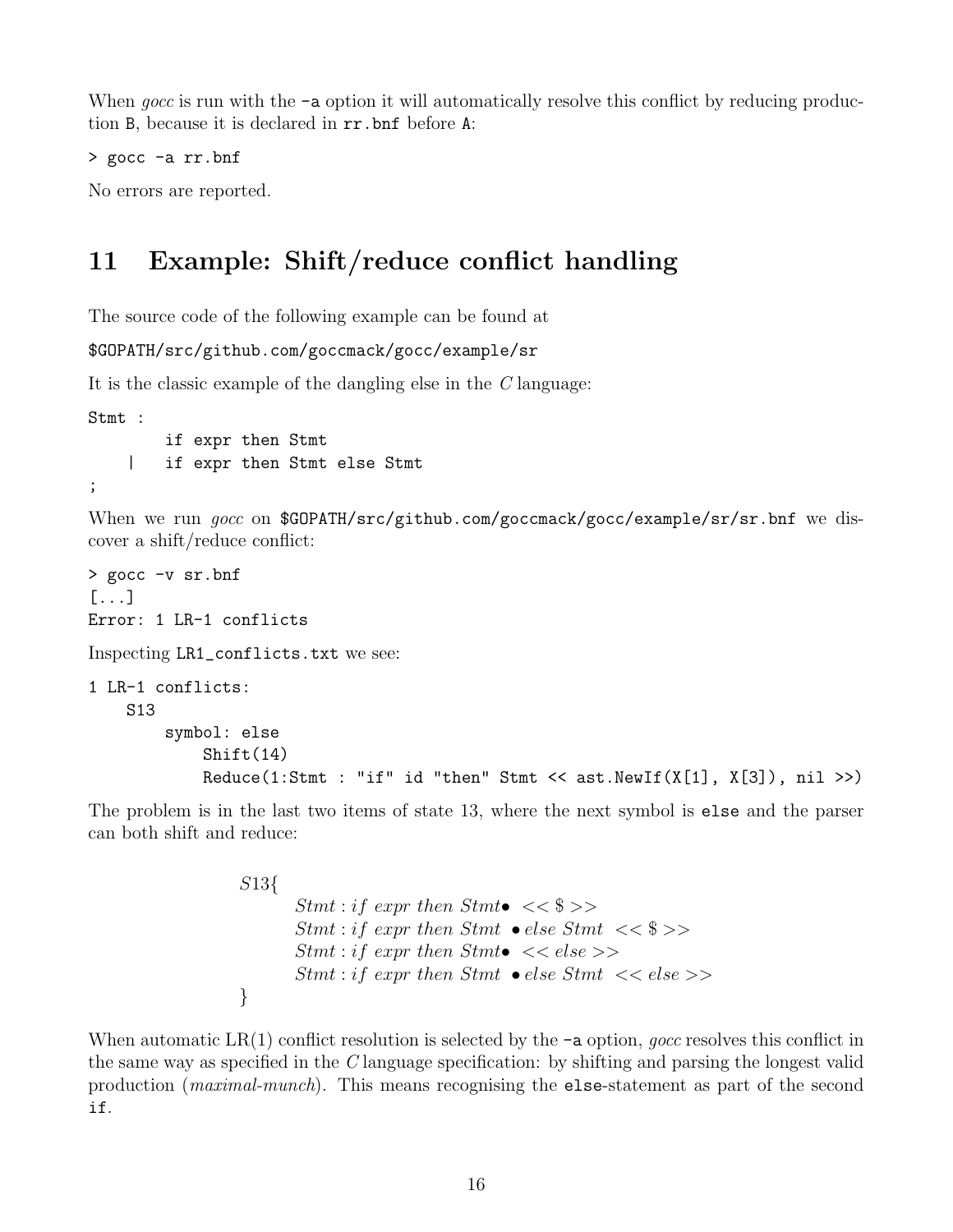# <span id="page-16-0"></span>12 Example: Using an AST

The following example illustrates the use of user-provided action expressions to produce a simple abstract syntax tree (AST) for a list of simple statements.

The code for the example can be found at

```
$GOPATH/src/github.com/goccmack/gocc/example/astx
```

```
The grammar is in ast.bnf:
<< import "github.com/goccmack/gocc/example/astx/ast" >>
StmtList :
     Stmt << ast.NewStmtList($0) >>
   | StmtList Stmt << ast.AppendStmt($0, $1) >>
;
Stmt :
     id << ast.NewStmt($0) >>
;
```
At the top of the grammar is a file header section containing an import statement for the userprovided package, github.com/goccmack/gocc/example/astx/ast.

The production action expressions will use functions from the package, ast.

The start production, StmtList returns a tuple: (ast.StmtList, error), as we can see from the code of functions NewStmtList and AppendStmt in

```
$GOPATH/src/github.com/goccmack/gocc/example/astx/ast.go:
```

```
package ast
import(
    "github.com/goccmack/gocc/example/astx/token"
)
type (
    StmtList []Stmt
    Stmt string
)
func NewStmtList(stmt interface{}) (StmtList, error) {
    return StmtList{stmt.(Stmt)}, nil
}
func AppendStmt(stmtList, stmt interface{}) (StmtList, error) {
    return append(stmtList.(StmtList), stmt.(Stmt)), nil
}
```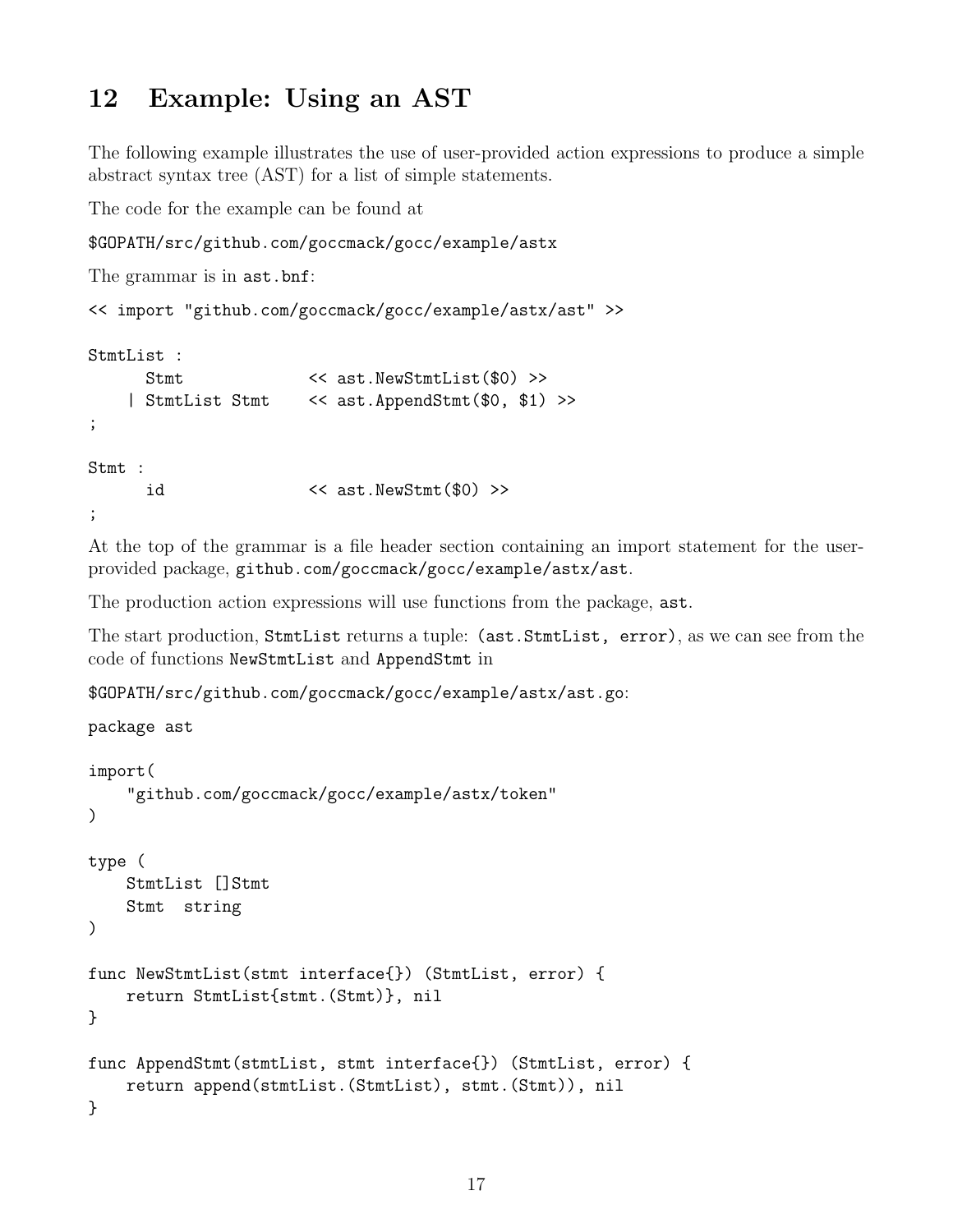```
func NewStmt(stmtList interface{}) (Stmt, error) {
    return Stmt(stmtList.(*token.Token).Lit), nil
}
```
Note the following:

- The attributes of the language symbols in the production are passed to the action expressions as parameters, referred to as \$0, \$1, ...
- The type of the parameters passed to the action expressions is interface{} and must be type asserted by the called function to the expected type.
- The parser will return the result of a successful parse, a StmtList, to the calling application as type interface{}. The calling application must type assert the returned value to the expected type.

If we run

go test -v .

from the directory

```
$GOPATH/src/github.com/goccmack/gocc/example/astx/
```
we get the following output:

```
> go test -v.
=== RUN TestPass
input: a b c d e f
output: [a b c d e f]
--- PASS: TestPass (0.00s)
=== RUN TestFail
input: a b ; d e f
Parsing failed as expected:
    Error in S3: INVALID(0,;), Pos(offset=4, line=1, column=5),
    expected one of: $ id
--- PASS: TestFail (0.00s)
PASS
ok github.com/goccmack/gocc/example/astx 0.006s
```
The first test, TestPass, has a valid input string, "a b c d e f"; and parses successfully; and returns the expected StmtList, [a b c d e f].

The input to the second test, TestFail, contains an invalid identifier, ;. The parser returns an error, indicating that it encountered an invalid token when it expect a token of type id or the end of input.

# <span id="page-17-0"></span>13 Example: Parser error recovery

Without error recovery a *gocc* parser terminates when it reaches the first error in the input. Sometimes it is convenient to attempt to continue the parse and this can be achieved in gocc by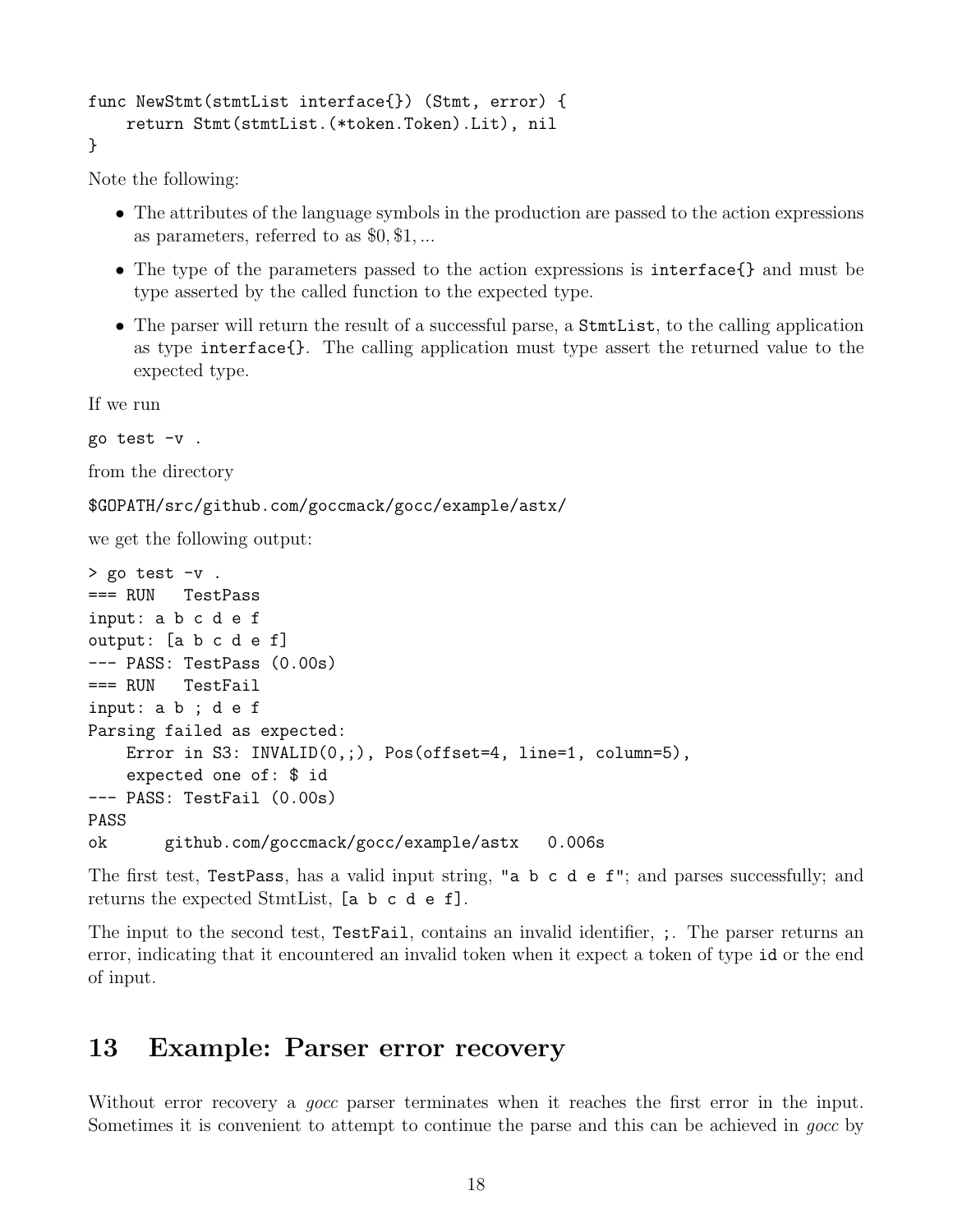specifying in the grammar which productions can recover from errors in the input.

When the *gocc* reserved word, **error**, is the first symbol in a production alternative, it indicates that that production can recover from input errors.

We modify the AST example to illustrate error recovery. See:

```
$GOPATH/src/github.com/goccmack/gocc/examples/errorrecovery/er.bnf:
```

```
<< import "github.com/goccmack/gocc/example/errorrecovery/ast" >>
```

```
StmtList :
    Stmt << ast.NewStmtList($0) >>
   | StmtList Stmt << ast.AppendStmt($0, $1) >>
;
Stmt :
     id << ast.NewStmt($0) >>
   | error
;
```
The production, Stmt, now has an alternative: | error

This indicates to gocc that input errors can be handles in production Stmt.

From the directory,

```
$GOPATH/src/github.com/goccmack/gocc/examples/errorrecovery/,
```
run go test as follows:

```
> go test -v .
warning: building out-of-date packages:
        github.com/goccmack/gocc/example/errorrecovery/token
        github.com/goccmack/gocc/example/errorrecovery/ast
        github.com/goccmack/gocc/example/errorrecovery/errors
        github.com/goccmack/gocc/example/errorrecovery/parser
        github.com/goccmack/gocc/example/errorrecovery/lexer
installing these packages with 'go test -i.' will speed future tests.
=== RUN TestFail
input: a b ; d e f
parser.firstRecoveryState: State 3
parser.firstRecoveryState: State 1, canRecover, true
output: [
    a
    error:
        Err: nil
        ErrorToken: ";"(-1)
        ErrorPos: 1:5
        ErrorSymbols: ["b"(1)]
        ExpectedTokens: [error $ id]
```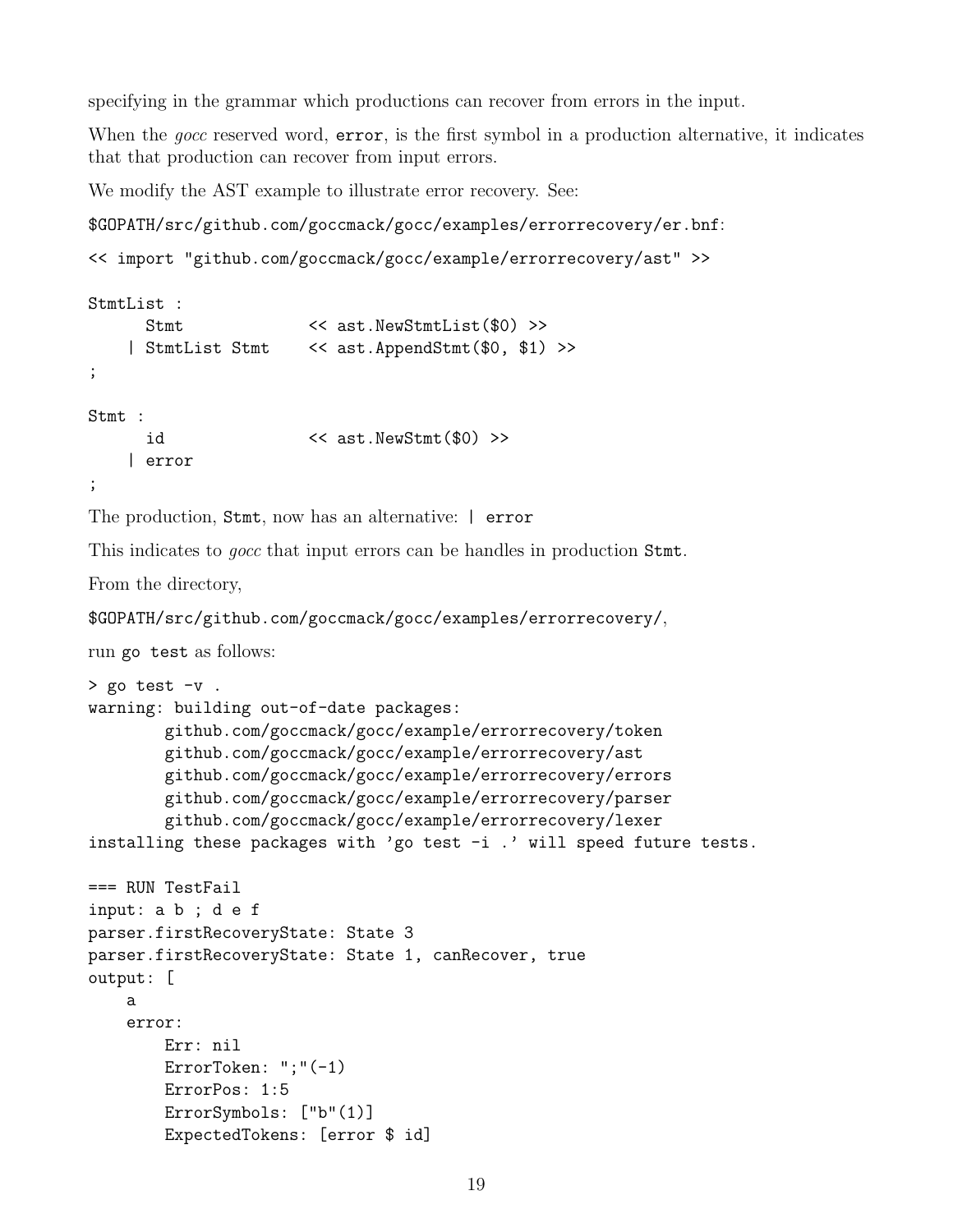```
d
    e
    f
]
--- PASS: TestFail (0.00 seconds)
PASS ok github.com/goccmack/gocc/example/errorrecovery 0.015s
```
#### The test case can be found in

```
$GOPATH/src/github.com/goccmack/gocc/examples/errorrecovery/er_test.go.
It calls the parser with input string, "a b; d e f", which contains an invalid token, ;.
```
From the go test output we see that the parser successfully recovered from the input error and returned a StmtList containing an error symbol between [a and d, e, f]. The id, b, was lost in the error recovery. TBD: Explain exactly why the 'b' was lost. The errored token was ; (invalid token) when the parser expected one of error, \$ (end of input) or id.

The parser returned an error value of nil, because it successfully recovered from the error.

#### Note:

- 1. When error recovery is allowed the user's code must expect errors and handle the appropriately in the code called by the production action expressions, as well as by the code handling the results returned by the parser.
- 2. The parser will still return a non-nil error value if it encounters an irrecoverable error.

See \$GOPATH/src/github.com/goccmack/gocc/examples/errorrecovery/errors/error.go for the definition of errors.Error.

## <span id="page-19-0"></span>14 Example: Using another lexer

The generation of lexer code can be suppressed with the **no**\_lexer option (see section [7\)](#page-10-0). An example, which uses a hand-written lexer, can be found at:

```
$GOPATH/src/github.com/goccmack/gocc/examples/nolexer/nolexer.bnf:
```

```
<<import (
    "fmt"
    "github.com/goccmack/gocc/example/nolexer/token"
)
>>
Hello : Saying name << func () (Attrib, error) {
                            fmt.Println(string($1.(*token.Token).Lit));
                            return nil, nil} () >>
      ;
Saying : "hello" << func () (Attrib, error) {
```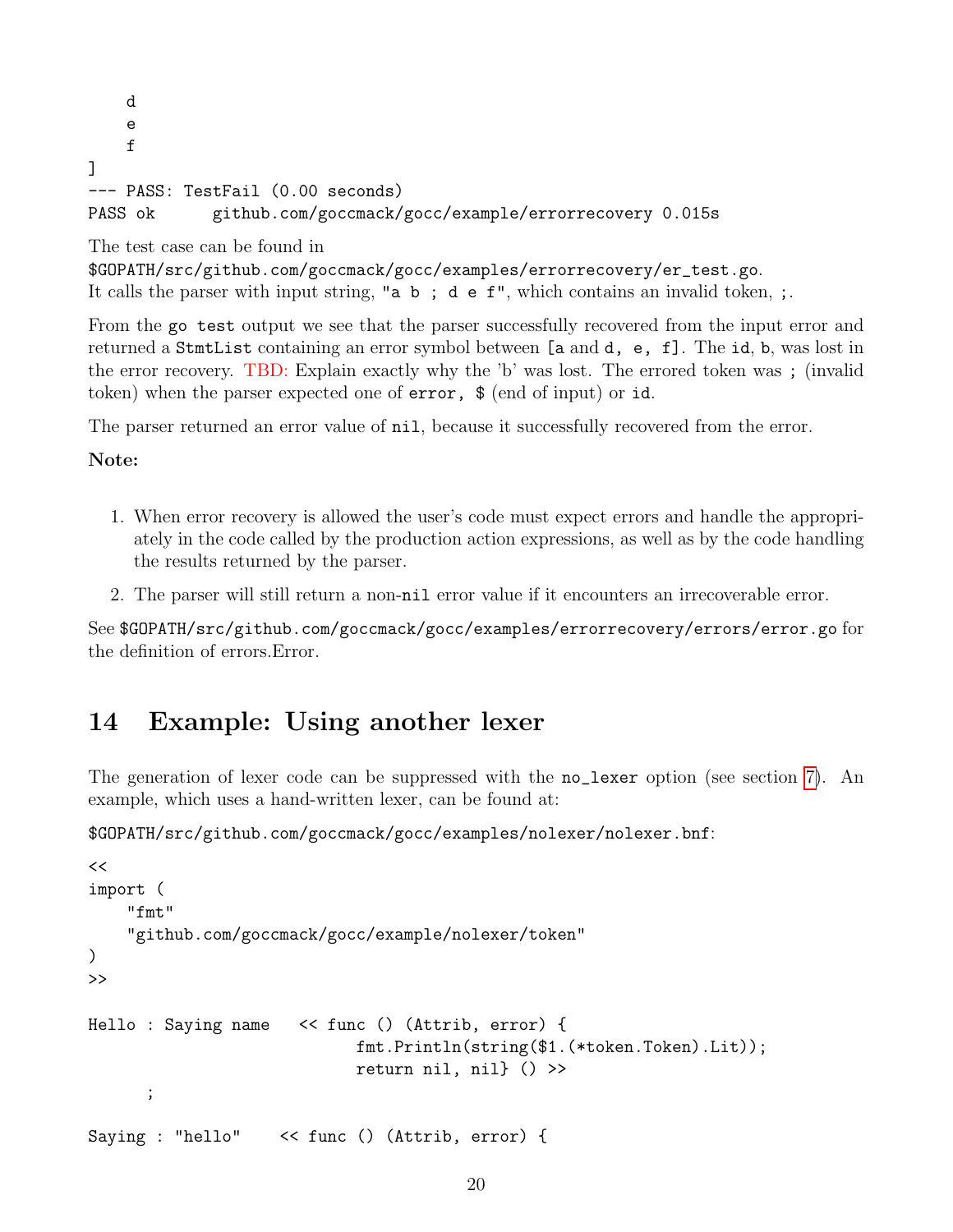```
fmt.Print("hello ");
                    return nil, nil} () >>
| "hiya" << func () (Attrib, error) {
                    fmt.Print("hiya ");
                    return nil, nil} () >>
;
```
This grammar contains no lexical productions. We generate code for it using \$GOPATH/src/github.com/goccmack/gocc/examples/nolexer/gen.sh: gocc -no\_lexer nolexer.bnf After running gocc the directory structure contains the following files:  $> 1s$  -R errors nolexer.bnf parser token gen.sh nolexer\_test.go scanner util ./errors: errors.go ./parser: action.go actiontable.go gototable.go parser.go productionstable.go ./scanner: scanner.go ./token: token.go ./util: litconv.go rune.go

```
Note the absence of a lexer directory. Instead there is a hand-written scanner in
```
\$GOPATH/src/github.com/goccmack/gocc/examples/nolexer/scanner/scanner.go

The scanner implements the interface:

```
89
90 type Scanner interface {
91 Scan() (tok ∗token. Token)
```
which is declared in the generated parser:

\$GOPATH/src/github.com/goccmack/gocc/examples/nolexer/parser/parser.go.

The scanner must recognise the tokens required by the parser generated from the BNF. They are declared in a TokenMap in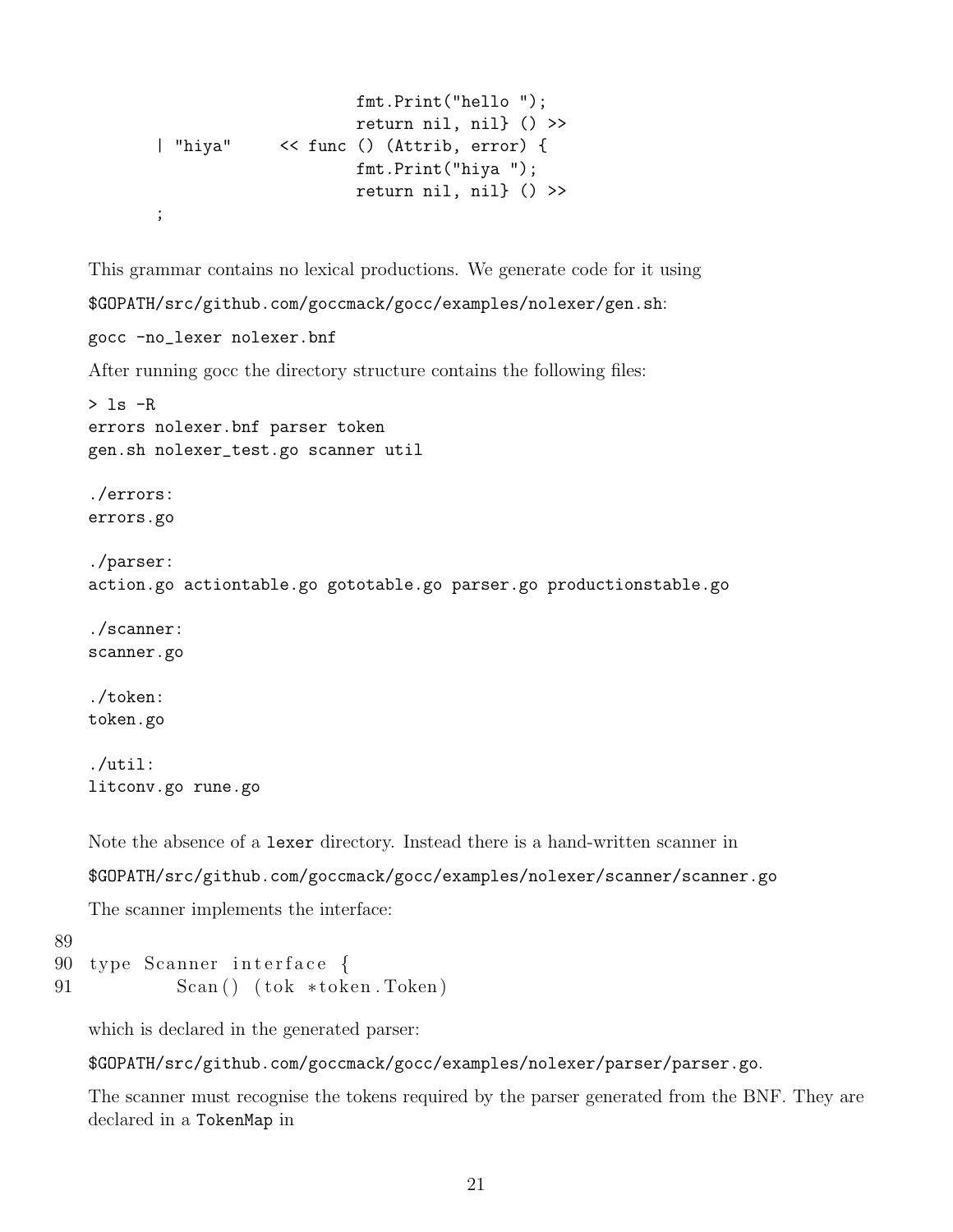```
59
60 var TokMap = TokenMap{
61 typeMap: [ ] string {
62 "INVALID" ,
63 ", ", ", "64 "name",
65 " hello",
66 " hiya",
67 },
68
69 idMap: map [string] Type {
70 "INVALID": 0,
71 " \" : 1,
72 "name": 2,
73 " hello ": 3,
74 " hiya": 4,75 },
```
\$ is the EOF symbol used by the parser.

hello and hiya are string literals from the BNF.

name is literal other than hello and hiya.

Any lexeme not matching a valid terminal symbol of the grammar must be returned as INVALID.

\$GOPATH/src/github.com/goccmack/gocc/examples/nolexer/scanner/scanner.go implements a lexical analyser for this grammar as follows:

```
1 package scanner
2
3 import (
4 " github .com/goccmack/gocc/example/nolexer/token"
5 )
6
7 type Scanner struct {
8 src [] byte
9 pos int
10 }
11
12 func NewString (s string) *Scanner {
13 return &Scanner {\vert byte(s), 0}
14 }
15
16 func is White Space (c byte) bool {
17 return c = ' ' | |18 c = \sqrt{t'} ||
19 c = \langle n' \rangle ||
```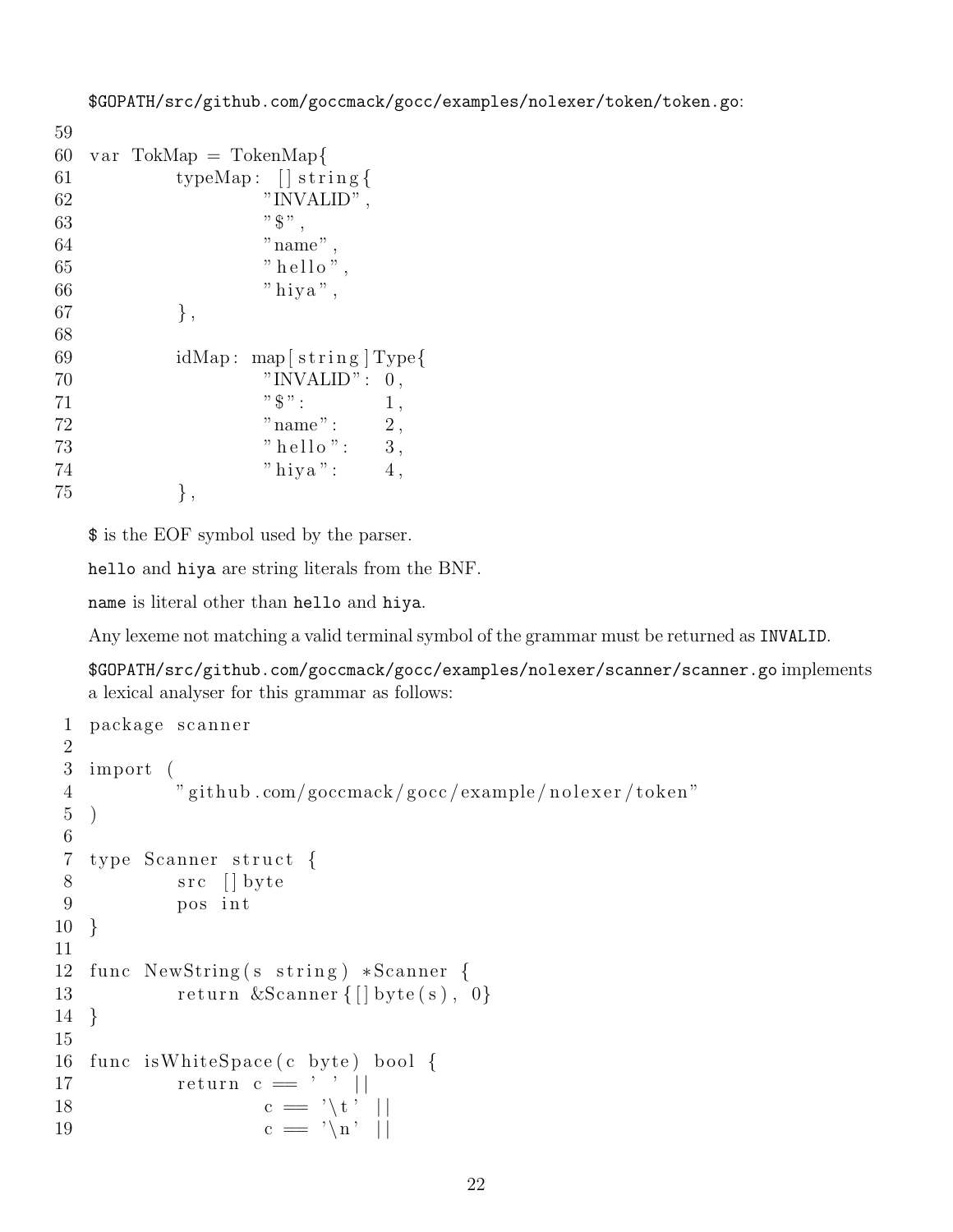```
20 c = \sqrt{r}21 }
22
23 func (S *Scanner) skipWhiteSpace() {
24 for S. pos < len (S. src) & & is White Space (S. src [S. pos]) {
25 S. pos \leftarrow26 }
27 }
28
29 func (S *Scanner) scanId() string \{30 pos := S . pos
31 for S. pos < len (S.\,src) & lis WhiteSpace (S.\,src\,S.\,pos) {
32 S . pos++
33 }
34 S. pos \rightarrow35 return string (S.\text{src} \mid pos : S.\text{pos} - 1])36 }
37
38 func (S *Scanner) Scan() (tok *token. Token) {
39 S. skipWhiteSpace ()
40
41 if S. pos > = \text{len}(S \cdot \text{src}) {
42 return &token.Token{Type: token.EOF}
43 }
44
45 \qquad \qquad pos := S. pos
46
47 lit := S. scanId ()
48 switch lit {
49 case "hiya":
50 return &token.Token{Type: token.TokMap.Type("hiya"),
51 Lit: [\] byte ("hiya"),
52 Pos: token. Pos{ Offset : pos}}
53 \qquad \qquad \text{case} \quad \text{"hello"}:54 return &token.Token{Type: token.TokMap.Type("hello"),
55 Lit: [] byte ("hello"),
56 Pos: token. Pos{Offset: pos}}
57 default:
58 return \&token . Token{Type: token . TokMap . Type ("name"),
59 Lit: [ byte ( lit),
60 Pos: token. Pos{Offset: pos}}
61 }
62 }
```
Examples of using the generated parser with the hand-written scanner are given in \$GOPATH/src/github.com/goccmack/gocc/examples/nolexer/nolexer\_test.go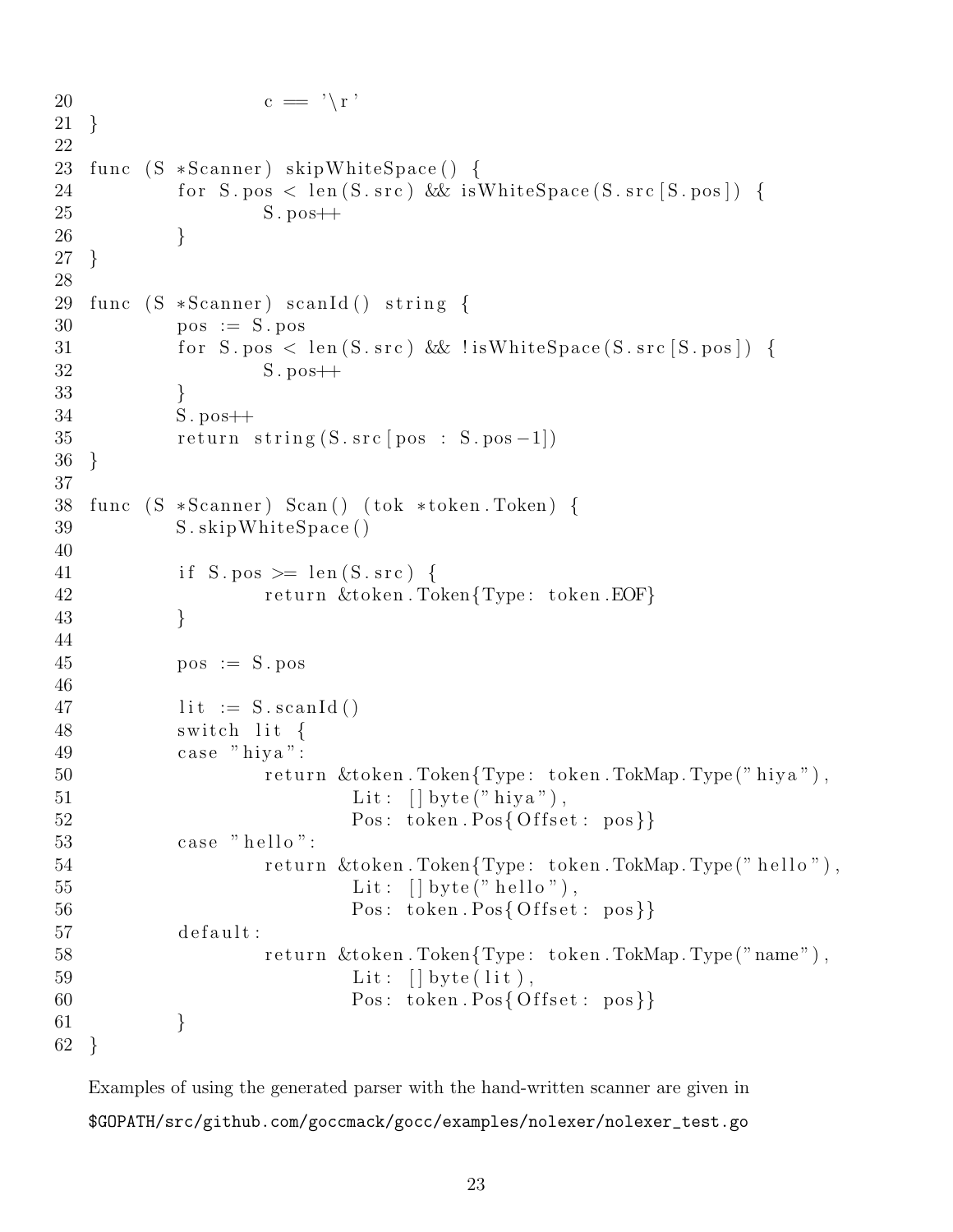### <span id="page-23-0"></span>15 gocc syntax

A gocc source file contains UTF-8 encoded Unicode text.

c-style block and line comments are allowed in the source code. All comments are suppressed by the lexer. In the following BNF !comment means that comment is a token, which is recognised and suppressed by the lexer – it is not seen by the parser.

```
! comment : _lineComment | _blockComment ;
\text{lineComment} : \frac{1}{2} \rightarrow \frac{1}{2} \rightarrow \frac{1}{2} \rightarrow \frac{1}{2} \rightarrow \frac{1}{2} \rightarrow \frac{1}{2} \rightarrow \frac{1}{2} \rightarrow \frac{1}{2} \rightarrow \frac{1}{2} \rightarrow \frac{1}{2} \rightarrow \frac{1}{2} \rightarrow \frac{1}{2} \rightarrow \frac{1}{2} \rightarrow \frac{1}{2} \rightarrow \frac{1}{2} \rightarrow \frac{1}{2} \rightarrow \frac{1}{2} \rightarrow \frac{1}{2} \rightarrow \frac{1}{2} \rightarrow \frac{1}{2} \rightarrow \frac{1}{2} \rightarrow \frac{1}{2} \rightarrow \frac{1}{2} \rightarrow \frac{1}{2blockComment : '/' '*' \{ . \mid ' *' \} '*' '/' ;
```
gocc source code consists of a sequence of tokens separated by white space. The white space characters are:

| Character       | Unicode value go char literal |                 |
|-----------------|-------------------------------|-----------------|
| space           | 0x20                          | $, \, \, \,$    |
| horizontal tab  | 0x09                          | '\t'            |
| newline         | 0x0a                          | $' \n\wedge n'$ |
| carriage return | 0x0d                          | $\sqrt{r}$      |

White space is suppressed by the lexer.

| !whitespace : ''   '\t'   '\n'   '\r' |  |  |  |  |  |  |  |  |  |  |  |  |
|---------------------------------------|--|--|--|--|--|--|--|--|--|--|--|--|
|                                       |  |  |  |  |  |  |  |  |  |  |  |  |

A gocc source file must contain at least one of a lexical part or a syntax part.

```
Grammar
    : LexicalPart SyntaxPart
    | LexicalPart
    | SyntaxPart
    ;
```
The lexical part is a sequence of lexical productions.

```
LexicalPart
    : LexProductions
    ;
```
LexProductions : LexProduction | LexProductions LexProduction ;

Each lexical production is token definition or a regular definition or an ignored token definition. Token identifiers start with a lower case character in the range ' $a'$ -'z', regular definition identifiers start with '\_' and ignored token identifiers start with '!'.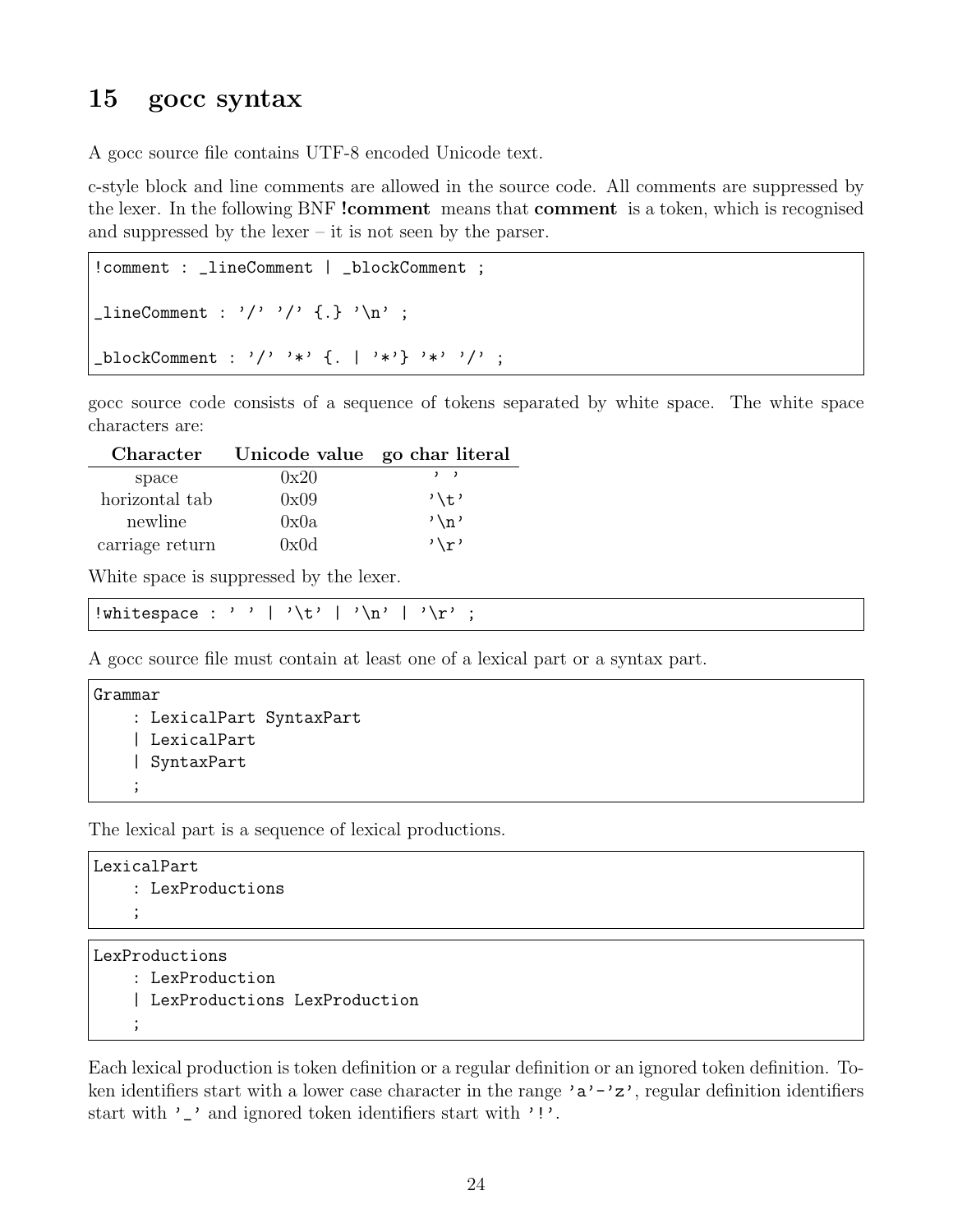Regular definitions are used as building blocks for other regular definitions, token definitions and ignored token definitions. Regular definitions may not be mutually or self recursive.

Token definitions define the tokens that are recognised by the lexer and passed to the parser.

Ignored token definitions define tokens that are recognised by the lexer but suppressed so that the parser never sees them. Comments and the white space separating tokens are examples of ignored tokens.

```
LexProduction
   : tokId ":" LexPattern ";" // token definition
    | regDefId ":" LexPattern ";" // regular definition
    | ignoredTokId ":" LexPattern ";" // ignored token defition
    ;
```
Token identifiers start with a lowercase letter in the range  $a^2 - a^2$ .

```
tokId : _tokId ;
_tokId : _lowcase {_id_char} ;
\lnot lowcase : 'a'-'z' ;
_id_{char} : _{upcase} | _{lowcase} | '_{2}' | _{digit} ;
_upcase : 'A'-'Z' ;
diagit : '0'-'9' ;
```
Regular definition identifiers start with '\_'.

regDefId : '\_' {\_id\_char} ;

Ignored token identifiers start with '!'

ignoredTokId : '!' \_tokId ;

A lexical pattern is one or more alternatives, each consisting of a sequence of terms.

```
LexPattern
    : LexAlt
    | LexPattern "|" LexAlt
    ;
LexAlt
    : LexTerm
    | LexAlt LexTerm
    ;
```
A lexical term can be one of: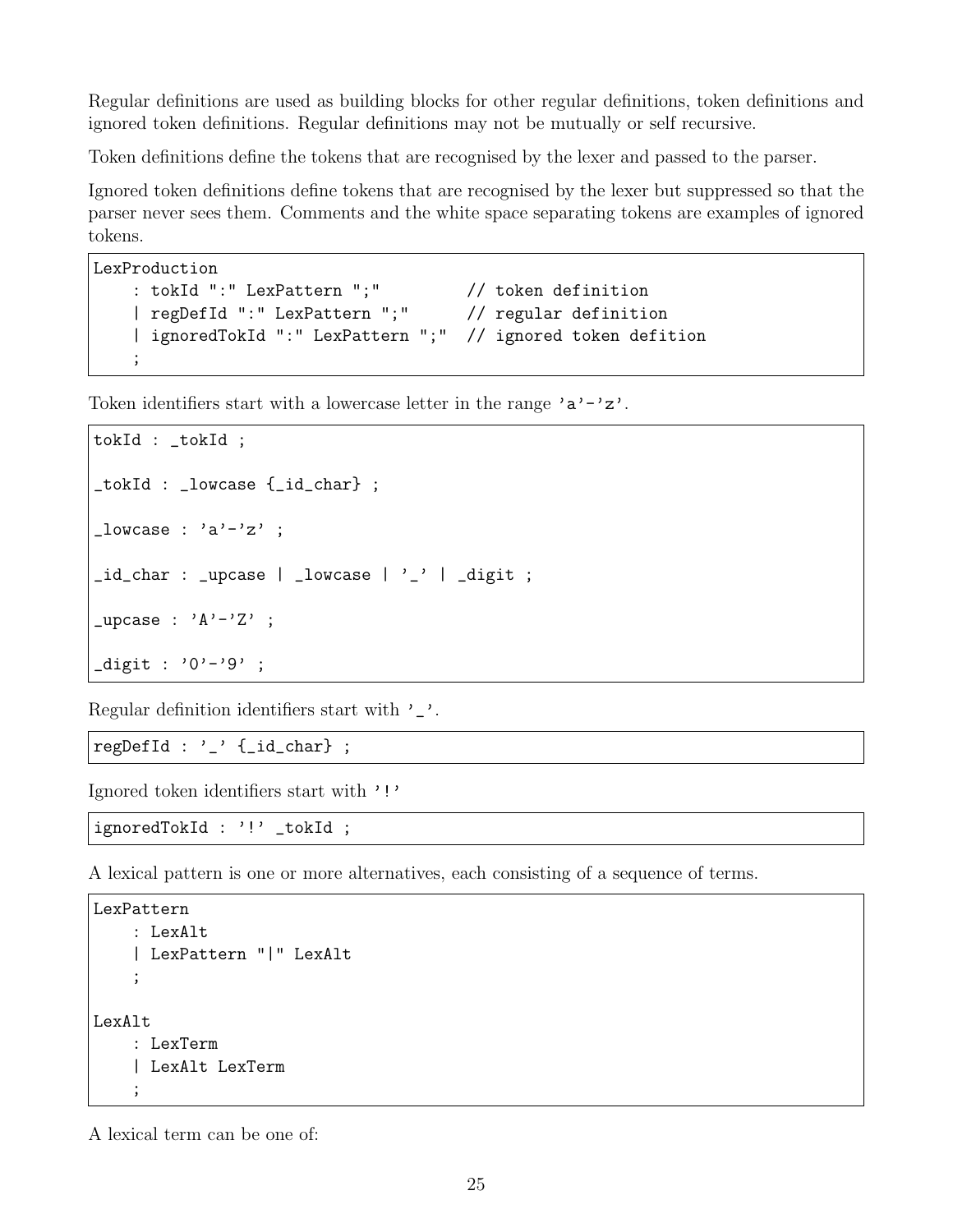| $\bullet$          | Match any UTF-8 rune. This match is only applied after all more             |
|--------------------|-----------------------------------------------------------------------------|
|                    | specific terms have been matched.                                           |
| char_lit           | A specific character literal, e.g.: $a$ .                                   |
|                    | char_lit "-" char_lit An inclusive range, e.g.: 'a'-'z'                     |
| regDefId           | the identifier of a regular definition production in the BNF                |
| "[" LexPattern "]" | An optional lexical pattern                                                 |
| "{" LexPattern "}" | Zero or more instances of a lexical pattern                                 |
| "("LexPattern")"   | A grouped lexical pattern, e.g.: $(\overrightarrow{a}, \overrightarrow{b})$ |

LexTerm

```
: "."
| char_lit
| char_lit "-" char_lit
| regDefId
| "[" LexPattern "]"
| "{" LexPattern "}"
| "(" LexPattern ")"
;
```
Character literals are specified as a valid Unicode or byte value, enclosed in single quotes:

```
char_lit
    : '\'' (_unicode_value | _byte_value) '\''
    ;
```
A Unicode character may be specified as a character literal (e.g.: 'a'), a Unicode value or an escaped character.

```
_unicode_value
   : . // Any UTF-8 character literal
   | _little_u_value
   | _big_u_value
   | _escaped_char
    ;
_byte_value
   : _octal_byte_value
   | _hex_byte_value
    ;
_little_u_value
   : '\\' 'u' _hex_digit _hex_digit _hex_digit _hex_digit
   ;
_big_u_value
   : '\\' 'U' _hex_digit _hex_digit _hex_digit _hex_digit
              _hex_digit _hex_digit _hex_digit _hex_digit
   ;
```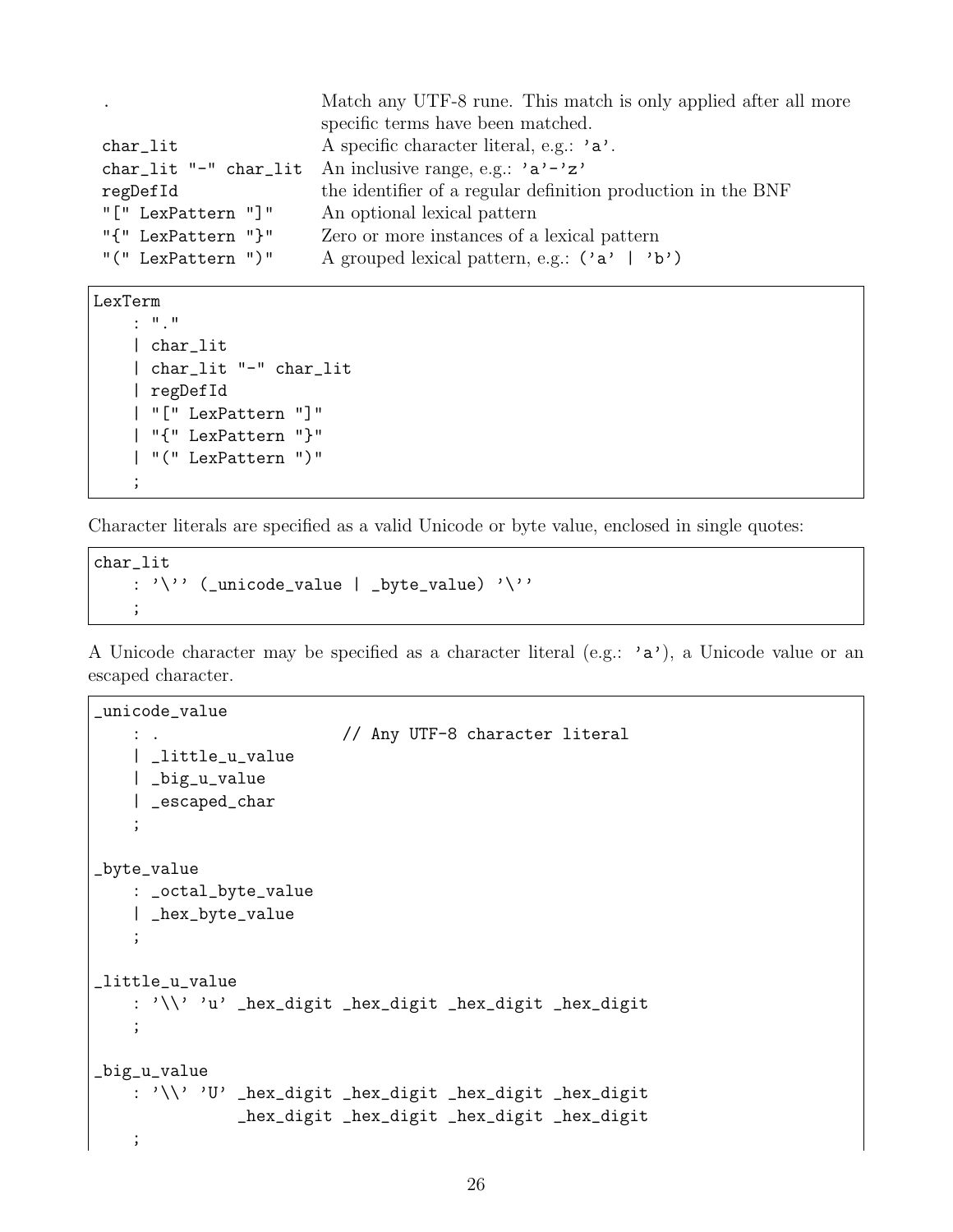```
_escaped_char
    : '\\' ( 'a' | 'b' | 'f' | 'n' | 'r' | 't' | 'y' | '\\' | '\' | '' | '
    ;
_octal_byte_value
    : '\\' _octal_digit _octal_digit _octal_digit
    ;
_hex_byte_value
    : '\\' 'x' _hex_digit _hex_digit
    ;
_octal_digit
    : '0' - '7';
_hex_digit
   : '0' - '9'
    | 'A' - 'F'
    | 'a' - 'f'
    ;
```
The syntax part may start with an optional file header, followed by a sequence of syntax productions. The file header is textually included in the generated parser file, productiontable.go, and is used to declare imports, constants, types and functions required by the action expressions of the productions.

```
SyntaxPart
    : FileHeader SyntaxProdList
    | SyntaxProdList
    ;
FileHeader
    : g_sdt_lit
    ;
SyntaxProdList
    : SyntaxProduction
    | SyntaxProdList SyntaxProduction
    ;
```
Syntax productions define a context free language and may be mutually and self recursive. Left recursion is preferable to right recursion in LR grammar productions, as this leads to less stack activity during parsing. A syntax production starts with an identifier, followed by ":" and one or more alternative bodies, which are separated by "|".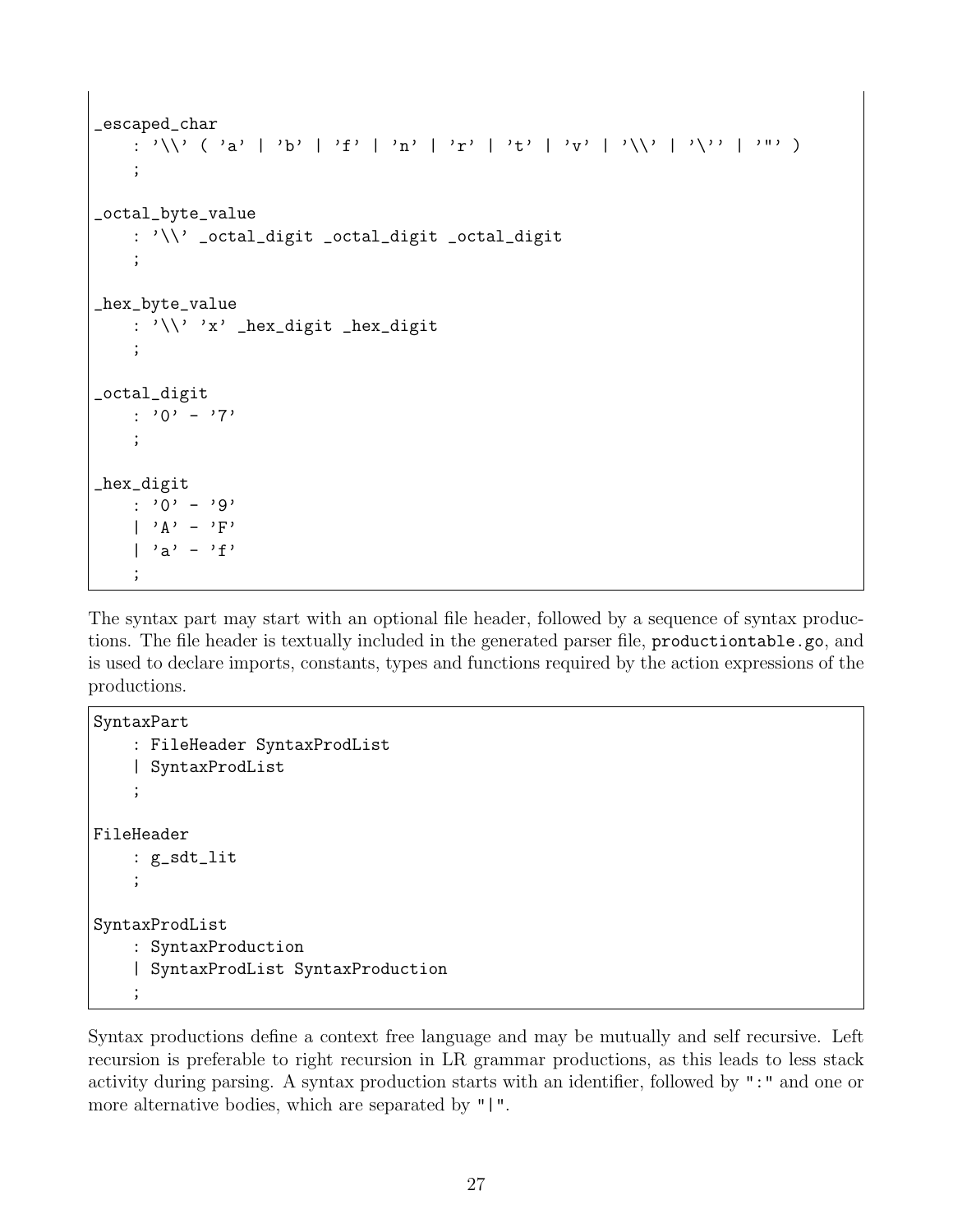Syntax production identifiers start with an upper case character in the range  $'A' - 'Z'$ .

```
SyntaxProduction
    : prodId ":" Alternatives ";"
    ;
prodId
    : _upcase {_id_char}
    ;
Alternatives
    : SyntaxBody
    | Alternatives "|" SyntaxBody
    ;
```
A syntax body is a sequence of syntax symbols, optionally followed by an action literal. If a syntax body starts with the keyword, error, it indicates that the parser may accept an error in the input of the production and continue parsing if it is able to recover from the error.

A syntax body may also be empty, indicated by the reserved word, empty. This allows you to write productions with optional elements, such as:

A : B "c"; B : "b" | empty;

This grammar will match strings, b c or c.

```
SyntaxBody
    : Symbols
    | Symbols g_sdt_lit
    | "error"
    | "error" Symbols
    | "error" Symbols g_sdt_lit
    | "empty"
    ;
Symbols
    : Symbol
    | Symbols Symbol
    ;
```
An action literal is any string of characters enclosed in " $\lt\lt'$ ">>". The contents of the action literal is invoke as an expression when the associated production body has been recognised by the parser. The action expression must return a tuple of type (interface{}, error). If the second parameter is not nil the parser terminates and returns the error to its caller. If the second parameter is nil the parser associates first parameter with the recognise syntax production as its attribute.

g\_sdt\_lit